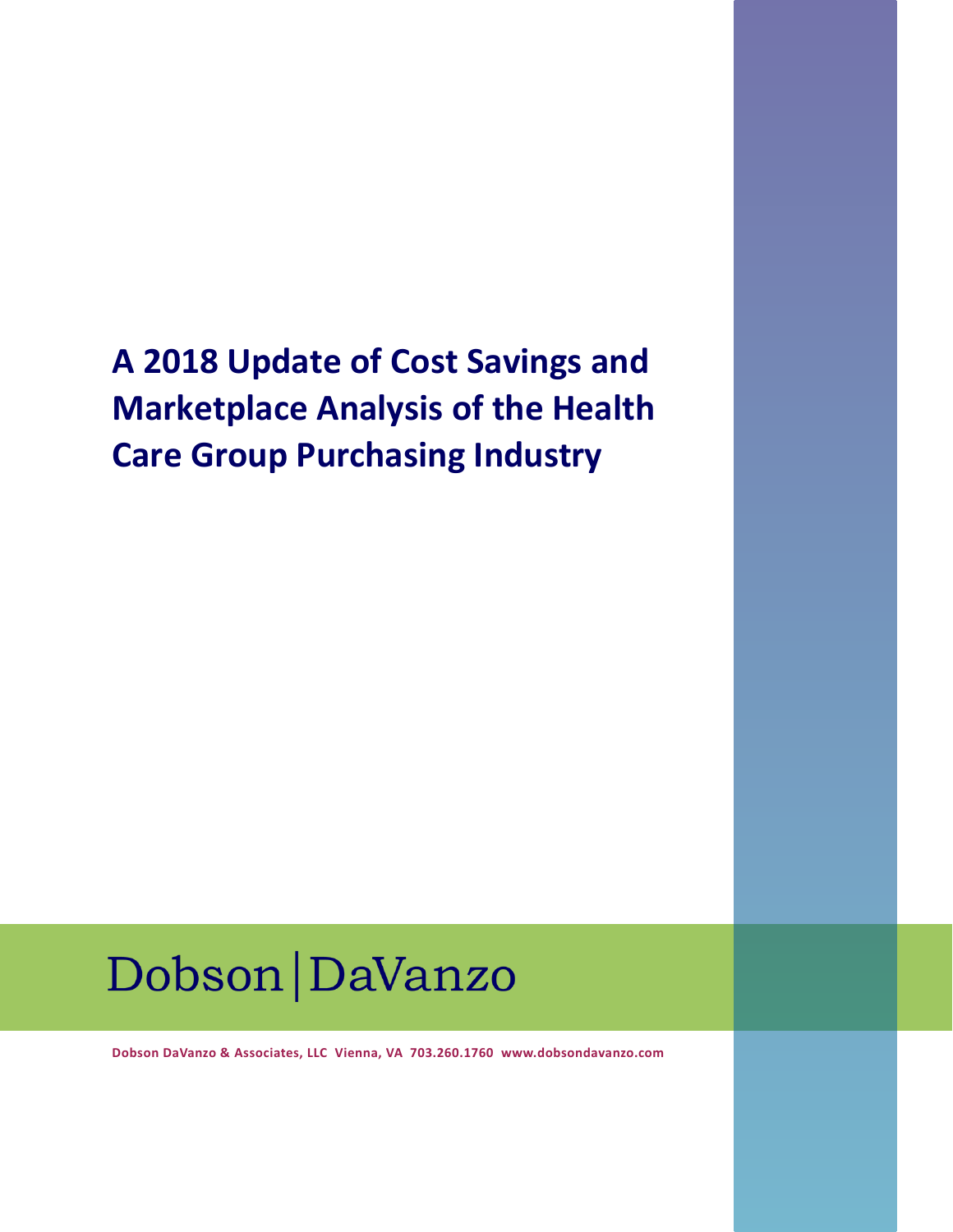**A 2018 Update of Cost Savings and Marketplace Analysis of the Group Purchasing Industry**

Submitted to: Healthcare Supply Chain Association (HSCA)

#### Submitted by: Dobson|DaVanzo

Allen Dobson, Ph.D. Steve Heath, M.P.A. Phap-Hoa Luu, M.B.A. Jessica Greene, M.P.H. Joan E. DaVanzo, Ph.D., M.S.W.

April 16, 2019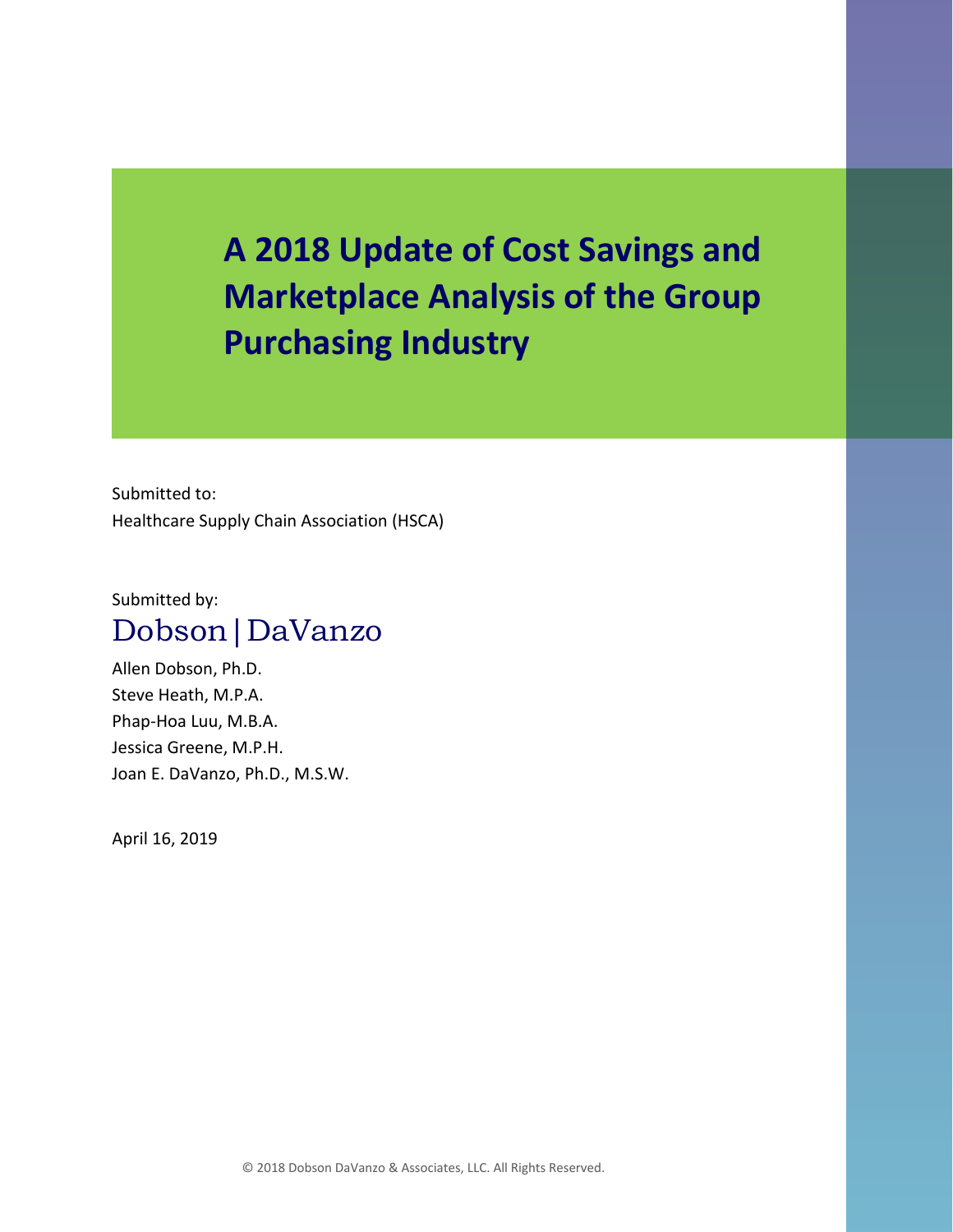# *Table of Contents*

| GPO Impact on Total Healthcare Cost Savings  13 |  |
|-------------------------------------------------|--|
|                                                 |  |
|                                                 |  |
|                                                 |  |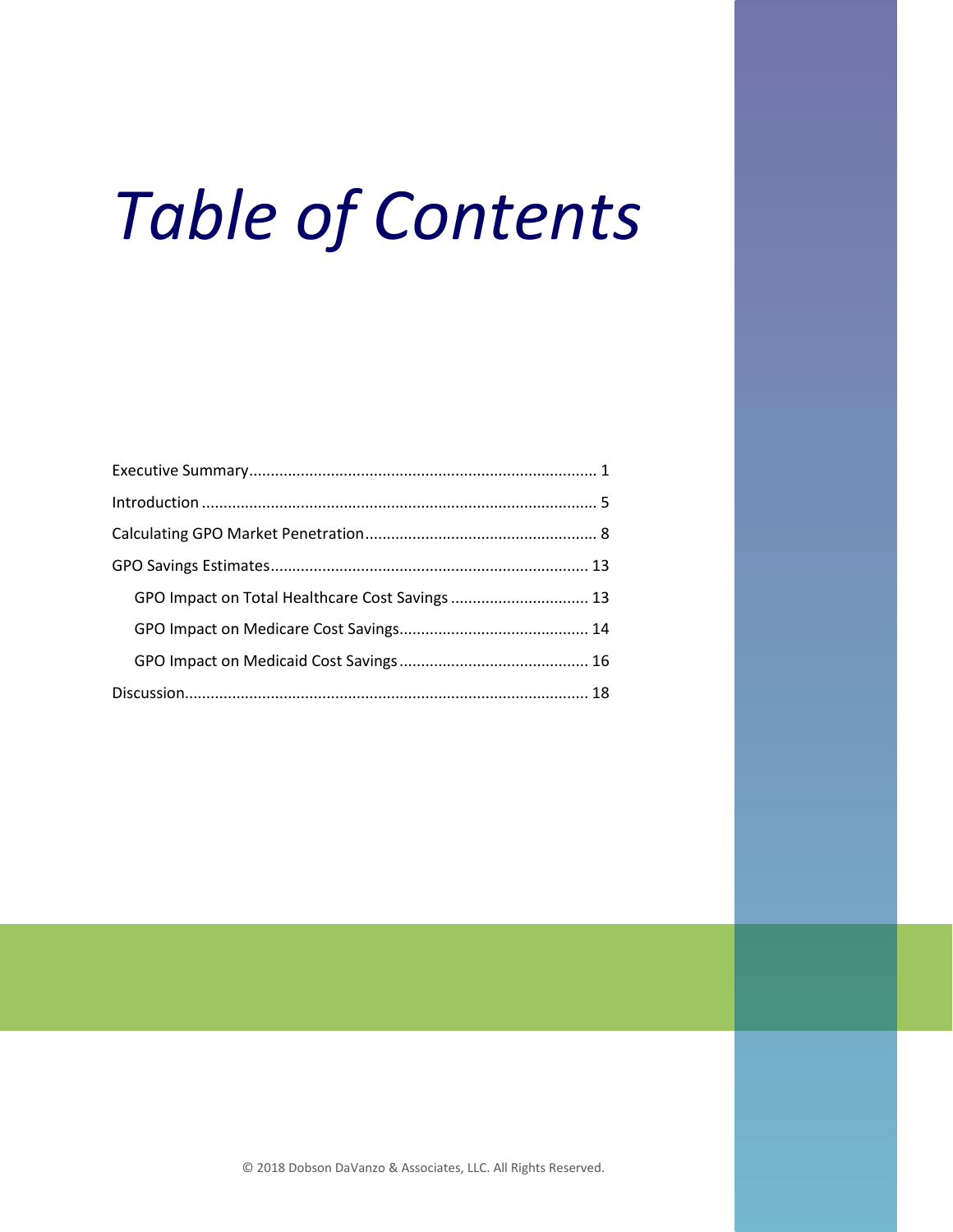#### Dobson DaVanzo

## <span id="page-3-0"></span>*Executive Summary*

Dobson │ DaVanzo & Associates, LLC was commissioned by the Healthcare Supply Chain Association (HSCA) to update its 2014 report. That report detailed the importance of group purchasing organizations (GPOs) in improving efficiency and generating cost savings to the U.S. health care system. In this 2018 study update, we quantified GPOproduced hospital and nursing home cost savings for the overall health care sector, as well as Medicare and Medicaid programs, for one-, five-, and ten-year periods through 2026. In order to accomplish this, we conducted a new survey which confirmed the findings from prior efforts to collect GPO cost savings information.

For over 100 years, GPOs have helped hospitals and other health care providers realize cost savings and create contract efficiencies by aggregating purchasing volume to negotiate discounts with manufacturers, distributors, and other vendors.<sup>1</sup> These are important

*GPOs are projected to reduce total health care spending for hospital and nursing homes by up to \$456.6 billion over the next ten years (2017-2026).* 

*Medicare is estimated to account for over 25 percent (or \$116.3 billion) and Medicaid ─ approximately 20 percent (or \$90.2 billion) of these cost savings.* 

services that GPOs provide to the health care system, helping healthcare providers control and reduce their non-labor supply-related purchasing costs.

GPOs serve as "trusted partners" to hospitals and other health care providers who must act as prudent and cost-conscious buyers in making purchases.<sup>2</sup> GPOs negotiate contracts for

l

<sup>&</sup>lt;sup>1</sup> Rooney, C. (2011). The value of group purchasing organizations in the United States. World Hosp Health Serv.

<sup>2</sup> Amendment to Medicare Provider Reimbursement Manual, Part 1, Chapter 8. Transmittal 450, December 2011.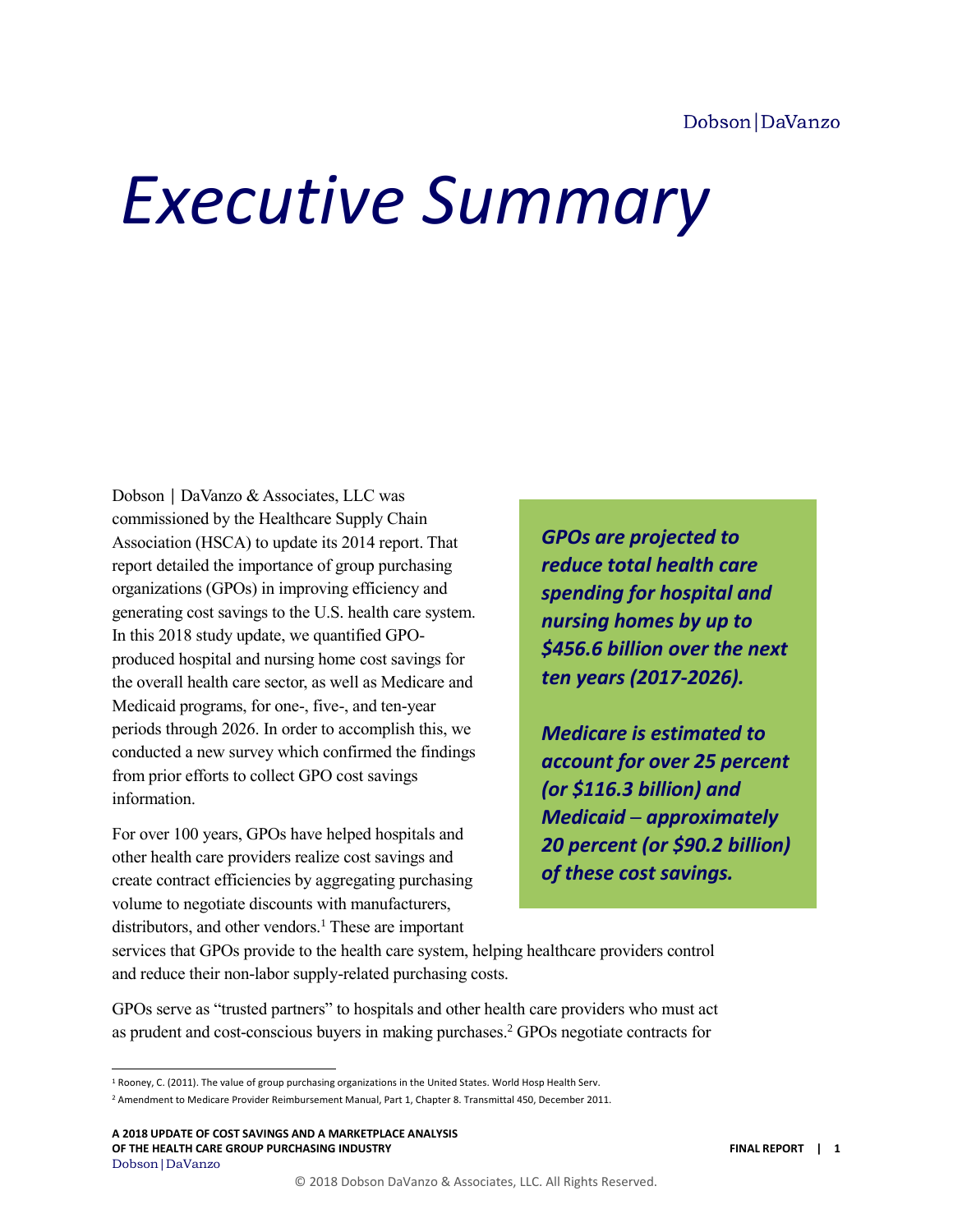hospitals to purchase essential supplies while minimizing costs. GPOs do not purchase or take ownership of products; they instead negotiate competitive contract pricing. GPOs generate savings by reducing costs across sales and supply chains to providers using economies of scale, increased negotiating power, expertise in purchasing high value supplies, and by reducing the administrative costs to providers for purchasing these products. Dobson | DaVanzo's survey of hospitals and nursing homes conducted for this study revealed that GPO activities could affect 59.6 percent (penetration rate) of hospital and nursing home total non-labor spending. Our survey also found that GPOs could reduce supply-related purchasing costs to nursing homes and hospitals by about 13.1 percent, compared to the costs for providers who do not utilize GPO services. GPOs are able to reduce their members' price per unit by employing market intelligence, product expertise, and volume purchasing. 3

To develop the cost savings projections presented in this report, we used our survey data along with the National Health Expenditure (NHE) data published by CMS. To evaluate estimated cost savings that GPOs produce, we show a one-year (2016) estimate, as well as a 5-year estimate (2017-2021), and a 10-year estimate (2017-2026). Additionally, we incorporated updated estimates from the Federal Register on the non-labor proportion (e.g., supplies, implantable medical devices, and prescription drugs) of hospital and nursing home spending.

Instead of using a literature review, as in our 2014 report, to estimate GPO penetration and savings rates to calibrate our savings projections, we conducted a survey of hospital and nursing home provider networks that used GPO services in their purchases. We received responses from 39 stakeholders representing 530 facilities with a total business volume of \$59.7 billion or about 5 percent of total 2017 hospital and nursing home revenues. Using this survey, we captured recent changes in provider purchasing patterns, and thus, updated our understanding of the importance of GPO activities within our cost estimation model.

With these updated data, we estimated that GPOs will generate hospital and nursing home savings to the entire U.S. health care system of:

- \$34.1 billion for year 2016;
- \$197.9 billion for the subsequent five-year period of 2017-2021; and
- \$456.6 billion for the subsequent ten-year period of 2017-2026.<sup>4</sup>

 $\overline{a}$ <sup>3</sup> Hu Q, Shwarz L. (2011). The Impact of Group Purchasing Organizations on Healthcare-Product Supply Chains. Purdue University.

<sup>4</sup> Our 2014 report estimated that GPO savings to the entire health care system approximated between \$25.0 and \$55.2 billion in 2012; \$167.9 and \$370.0 billion over the subsequent 5-year period (2013 to 2017); and \$392.2 and \$864.4 billion over the subsequent 10-year period (2013 to 2022).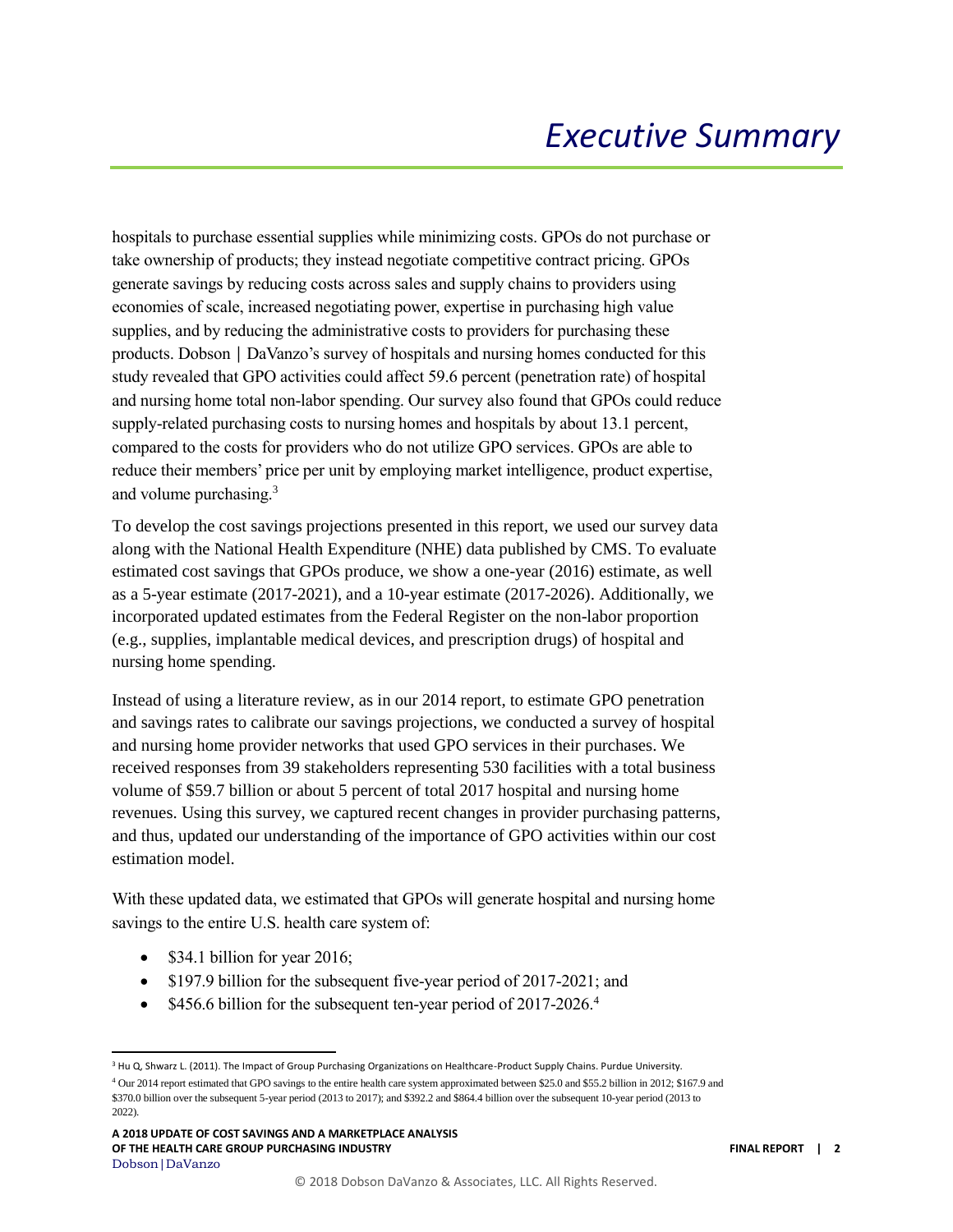Employing the same projection methods, we calculated that Medicare cost savings attributable to GPOs could account for over 25.0 percent of total hospital and nursing home GPO savings for the entire health care sector over the projection period or:

- \$8.7 billion for year 2016;
- \$50.4 billion for the subsequent five-year period of 2017-2021; and
- \$116.3 billion for the subsequent ten-year period of 2017-2026.<sup>5</sup>

For Medicaid, hospital and nursing home GPO-attributable cost savings could approximate 20 percent of total health care savings for the projection period, or:

- \$6.8 billion for year 2016;
- \$39.1 billion for the subsequent five-year period of 2017-2021; and
- \$90.1 billion for the subsequent ten-year period of 2017-2026.<sup>6</sup>

These estimates are somewhat lower than the those presented in our 2014 report. These moderate reductions in the impact of GPOs result from downward revisions in our survey-based estimates of GPO penetration rates and savings rates, as compared to the literature-based estimates we adopted in our 2014 report. The downward revision of the penetration rate is somewhat larger than that of the savings rate.

This may be due to GPOs success in product commoditization where additional savings are more difficult to achieve, hence, the focus is on remaining services not yet commoditized. Other explanations include hospitals' ability to self-contract, with organizations contracting on their own for clinically complex and sophisticated items (such as high-end implants and other clinical preference products). Two other factors include the availability of better benchmarking data as well as the growth of regional alliances and cooperatives.

In our 2014 report, we used 71.71 percent and 80.0 percent for GPO penetration rates and 10.0 percent, 15.0 percent, and 18.0 percent for GPO savings rates based on studies by Muse  $\&$  Associates<sup>7</sup> and Schneller.<sup>8</sup>

• Our 2018 survey produced a weighted mean GPO penetration rate value of 59.6 percent. For GPO savings rates, we used the weighted mean value of 13.1 percent. These ranges represent the central tendency of the data we collected in our survey.

l

<sup>5</sup> Our 2014 report estimated that GPO savings to Medicare approximated between \$44.9 and \$98.1 billion for the 5-year period (2013 to 2017); and \$105.4 and \$229.3 billion over the 10-year period (2013 to 2022).

<sup>6</sup> Our 2014 report estimated that GPO savings to Medicaid approximated between \$33.2 billion and \$72.6 billion for the 5-year period (2013 to 2017); and \$77.9 billion and \$169.5 billion over the 10-year period (2013 to 2022).

<sup>7</sup> Muse & Associates. (2002). The Role of Group Purchasing in the Health Care System and the Impact on Public Expenditures is Additional Restrictions are Imposed on GPO Processes.

<sup>8</sup> Schneller, E. (2009). The Value of Group Purchasing – 2009: Meeting the Needs for Strategic Savings. Health Care Sector Advances, Inc.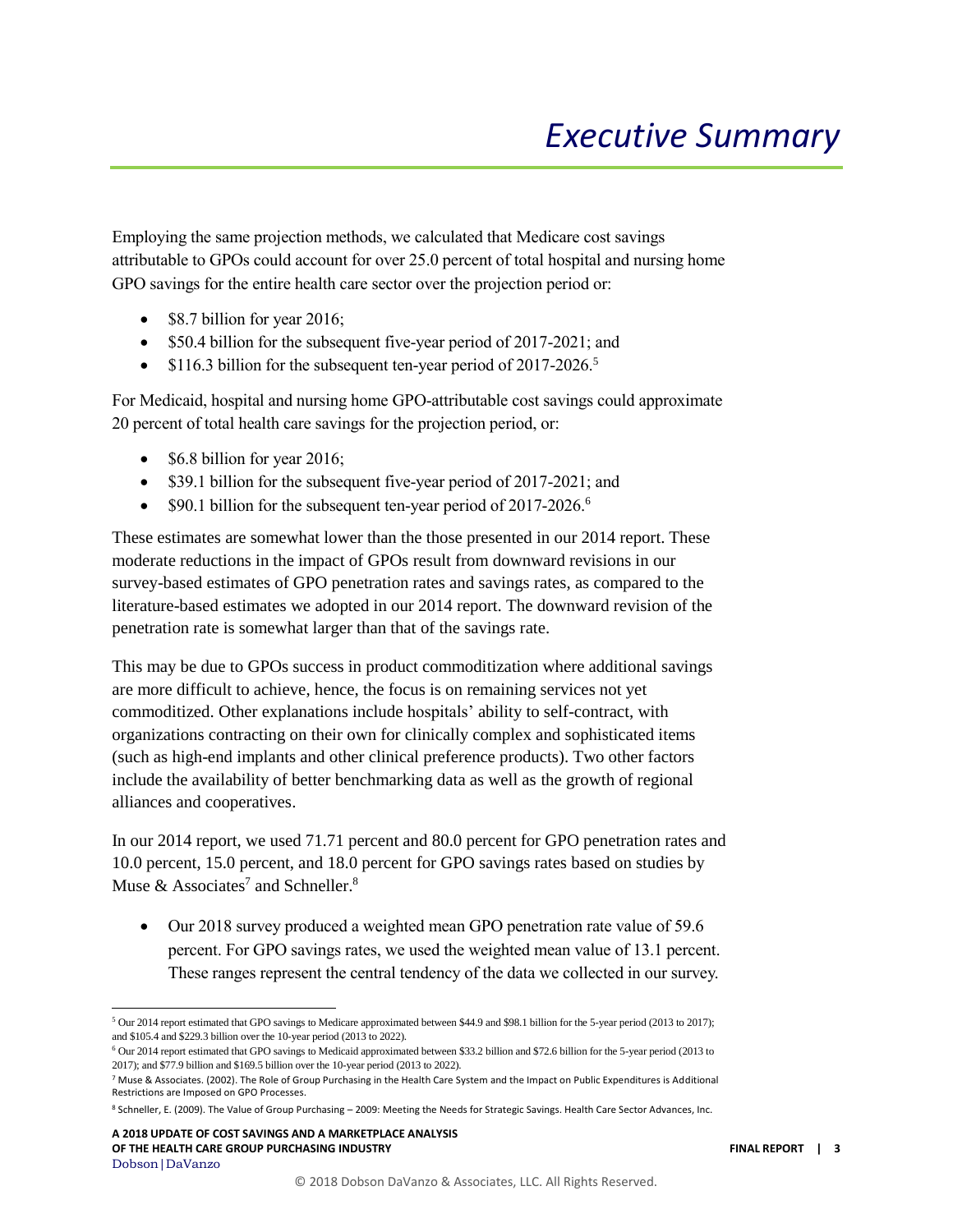We find that our current survey-based results are largely consistent with prior analyses of GPO savings indicating that study surveys as a group consistently point to sizable and important GPO savings (on the order of one half billion over ten years) to hospitals and nursing homes.

It should be noted that these projections are on the conservative side, particularly from the viewpoint that GPOs have been bringing down the cost of supplies to hospitals for over 100 years. This means that there is some portion of the cumulative savings attributable to GPOs which is "buried" in the baseline that is incalculable. Some of these buried savings are due to lower personnel costs related to group purchasing, and some are due to product commoditization, in addition to the unit price savings estimated in this report.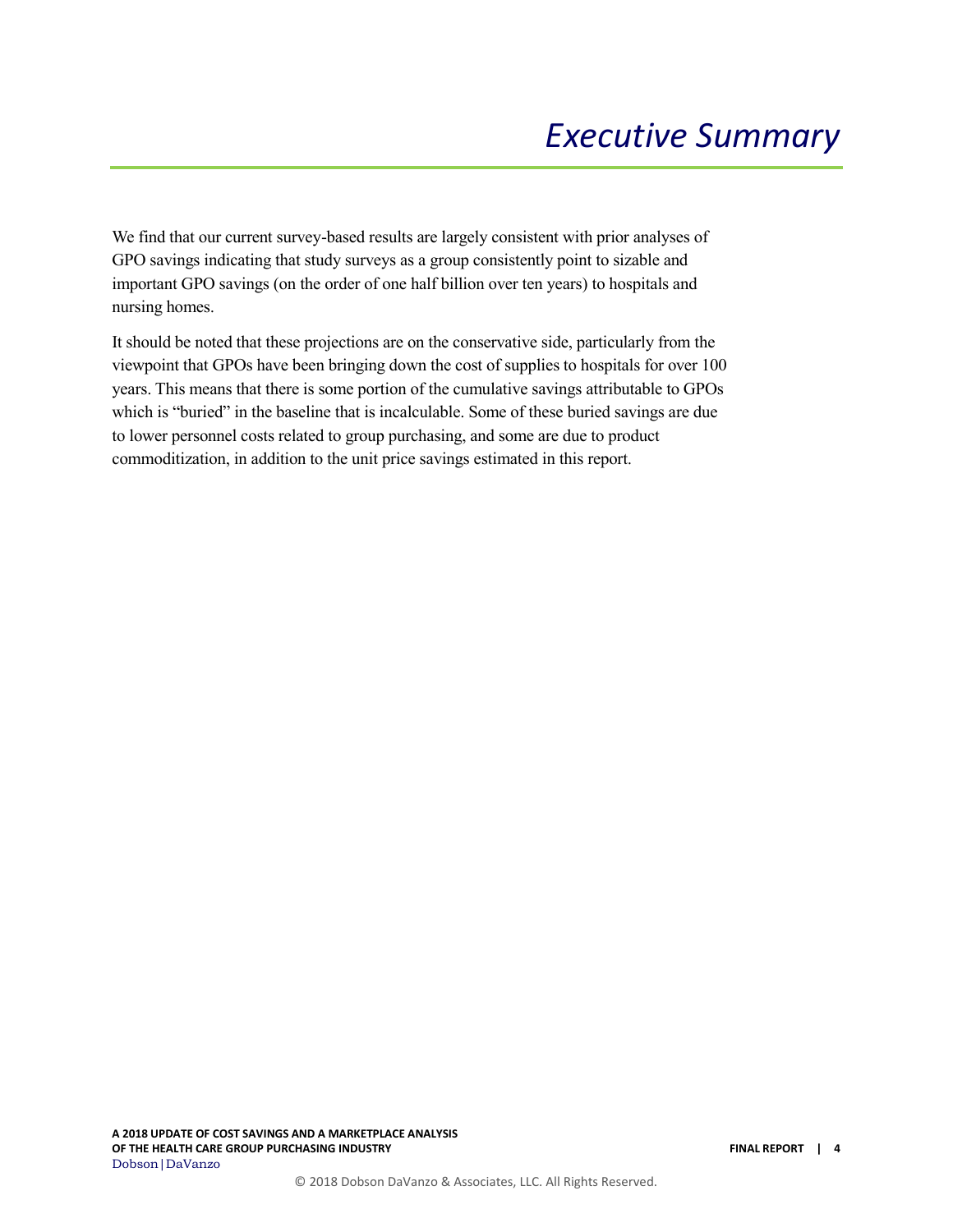# <span id="page-7-0"></span>*Introduction*

This study is a continuation in a series of studies commissioned by the Health Care Supply Chain Association (HSCA), formerly the Health Industry Group Purchasing Association (HIGPA), presenting marketplace analysis and cost savings projections of group purchasing organizations (GPOs) to the U.S. health care system. Specifically, this report updates a Dobson | DaVanzo analysis published in 2014, which estimated the size of GPO savings, and GPO market penetration in terms of non-labor costs covered by GPO activities. We ultimately quantified cost savings to hospitals and nursing homes produced by GPOs to the overall health care sector as well as to the Medicare and Medicaid programs for year 2016, the subsequent 5-year period of 2017-2021, and the subsequent 10-year period of 2017- 2026.

#### **Background on GPOs**

l

Group purchasing organizations play a significant role in the U.S. health care system, consolidating purchasing power across providers and bringing efficiency to sales supply chains, resulting in overall cost savings to providers and patients. Recent estimates suggest that there are over 600 GPOs, and that 96.0 to 98.0 percent of hospitals utilize GPO contracts for their purchasing functions.<sup>9</sup>

GPOs negotiate contracts for hospitals and nursing homes to purchase essential supplies while minimizing costs. They do not purchase or take ownership of products; they instead negotiate competitive contract pricing. GPOs organize providers into purchasing groups to consolidate market share. This leads to increased negotiation power, volume discounts, and outsourcing to experts who can assess the needs of providers, and then supply them with the most appropriate products at the most competitive prices. GPO members and customers receive financial benefits through up-front pricing discounts, patronage dividends and distributions, and reduced administrative costs. Another way GPOs help save money is

**A 2018 UPDATE OF COST SAVINGS AND A MARKETPLACE ANALYSIS OF THE HEALTH CARE GROUP PURCHASING INDUSTRY FINAL REPORT | 5** Dobson|DaVanzo

<sup>&</sup>lt;sup>9</sup> Healthcare Supply Chain Association. A Primer on Group Purchasing Organizations. [http://c.ymcdn.com/sites/www.supplychainassociation.org/resource/resmgr/research/gpo\\_primer.pdf.](http://c.ymcdn.com/sites/www.supplychainassociation.org/resource/resmgr/research/gpo_primer.pdf) Retrieved April 20, 2018.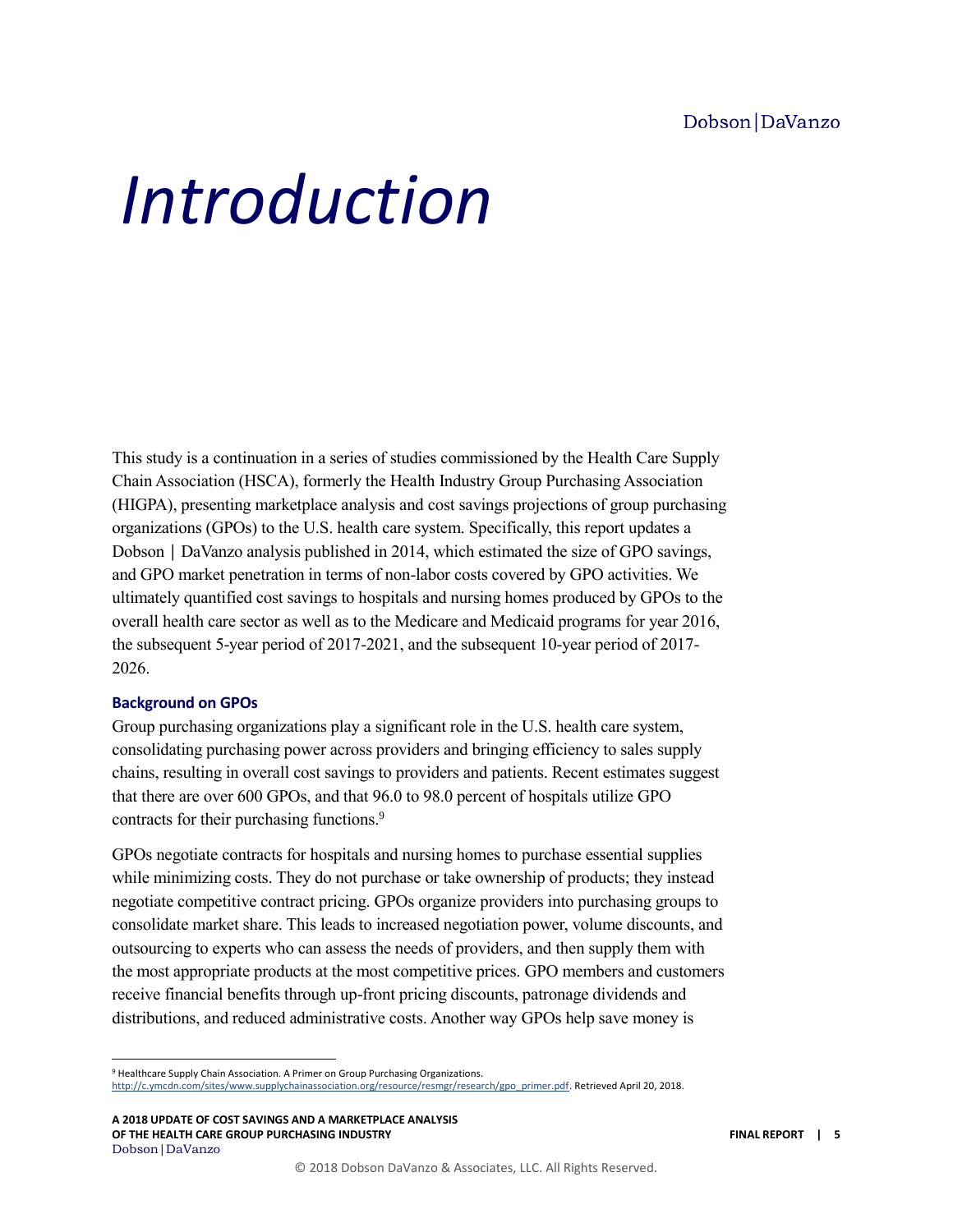through product standardization. Additionally, GPOs help to reduce administrative costs to providers, who would have otherwise been required to dedicate additional staff to these tasks.<sup>10</sup> One study estimates that this shift in administrative responsibilities alone saves providers over \$2 billion annually.<sup>11</sup>

GPOs reduce costs to providers through a broad range of activities including "improvements in business processes for sourcing, procuring, receiving, storing, transferring, and consuming health care commodities. These activities include quality control programs, training and education, information sharing/best practice guidelines (e.g., new models/methods to evaluate drugs, devices, therapies, and other products; appropriate staffing models; inventory control; product evaluations; emerging technologies; etc.), and new software systems (electronic infrastructure/connectivity) to streamline business processes and the movement of products."<sup>12</sup>

In addition to the cost-savings that GPOs achieve, they can improve care quality as GPOs ensure that hospitals and providers are delivered the appropriate supplies for each patient. The contribution of GPOs to the U.S. health care industry, therefore, go beyond unit costs of individual products and encompass a much broader focus on organizational systems and processes. Collectively, GPO services lead to increased efficiencies, better use of staff, and lower total costs. Thus, the ongoing role played by GPOs result in a variety of savings to providers, to patients, and to the entire health care system.<sup>13</sup>

#### **Savings Estimates of GPOs**

 $\overline{a}$ 

Several studies have attempted to use survey-based approaches, and other assumptionbased models to quantify the savings to U.S. healthcare produced by GPOs. A 2009 Schneller study estimated that GPOs saved approximately \$36 billion annually based on findings from a survey of hospitals.<sup>14</sup> A Goldenberg and King report in the same year estimated annual savings attributable to GPOs of \$29.3 billion to \$64.5 billion to the U.S. health care sector.<sup>15</sup> Although these studies have methodological limitations, particularly the reliance on perceptions and estimations by hospital managers, other investigators have found these findings directionally correct as did we in this study. 16

**A 2018 UPDATE OF COST SAVINGS AND A MARKETPLACE ANALYSIS OF THE HEALTH CARE GROUP PURCHASING INDUSTRY FINAL REPORT | 6** Dobson|DaVanzo

<sup>&</sup>lt;sup>10</sup> Goldenberg D, King R. (2009). A 2008 Update of Cost Savings and a Marketplace Analysis of the Health Care Group Purchasing Industry. Locus Systems.

<sup>11</sup> Schneller, E. (2009). The Value of Group Purchasing- 2009: Meeting the Needs for Strategic Savings. Health Care Sector Advances, Inc. <sup>12</sup> Goldenberg D, King R. (2009). A 2008 Update of Cost Savings and a Marketplace Analysis of the Health Care Group Purchasing Industry. Locus Systems.

<sup>&</sup>lt;sup>13</sup> Goldenberg D, King R. (2009). A 2008 Update of Cost Savings and a Marketplace Analysis of the Health Care Group Purchasing Industry. Locus Systems.

<sup>14</sup> Schneller, E. (2009). The Value of Group Purchasing- 2009: Meeting the Needs for Strategic Savings. Health Care Sector Advances, Inc.

<sup>&</sup>lt;sup>15</sup> Goldenberg D, King R. (2009). A 2008 Update of Cost Savings and a Marketplace Analysis of the Health Care Group Purchasing Industry. Locus Systems. <sup>16</sup> Hu Q, Shwarz L. (2011). Controversial Role of GPOs in Healthcare-Product Supply Chains. Production and Operations Management. 20(1):1-15.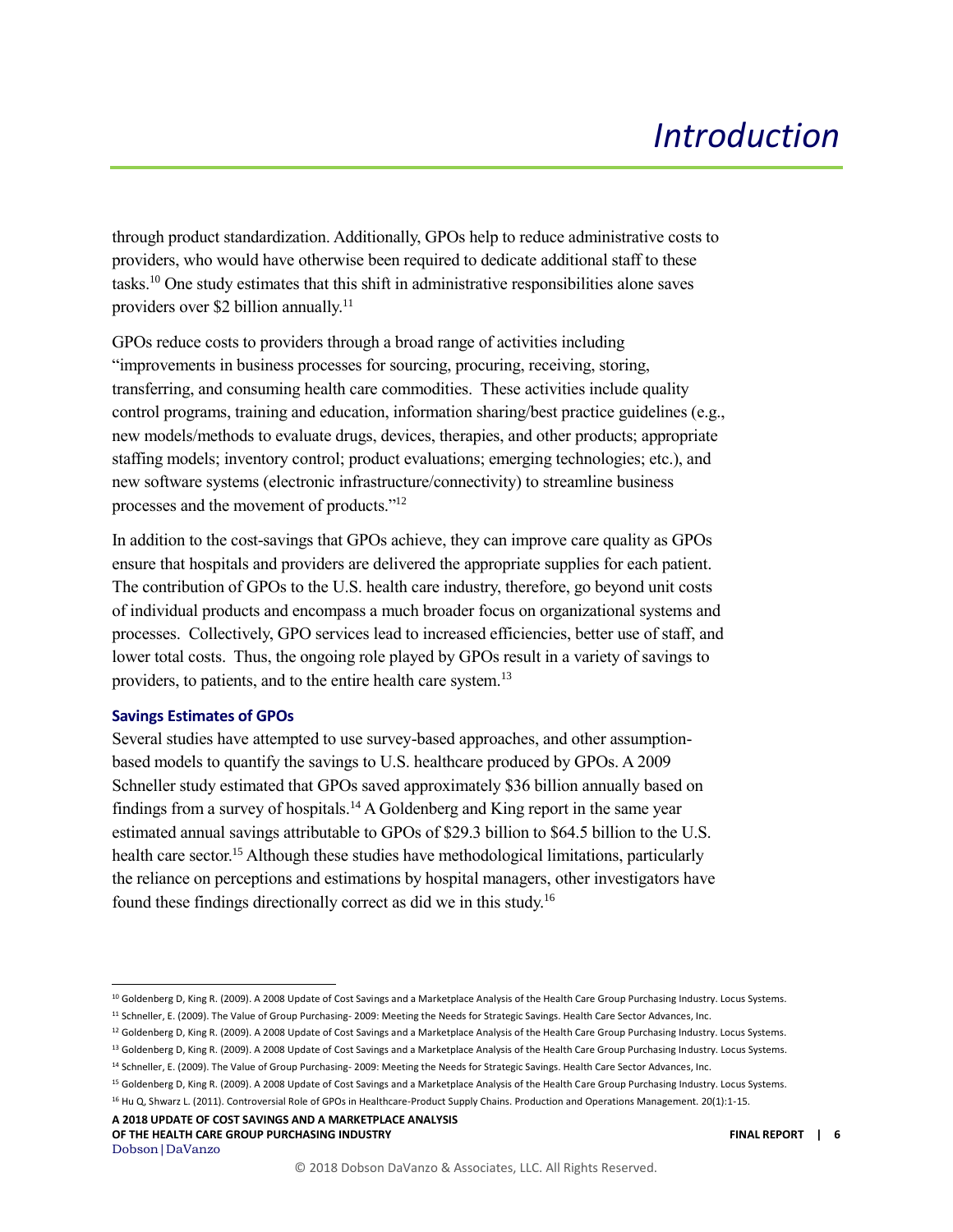The Dobson | DaVanzo 2014 report<sup>17</sup> presented a methodology for quantifying the savings attributable to GPOs, and projected savings estimates for 2012, as well as over the subsequent 5-year, and 10-year periods. Savings were calculated across the entire health care sector, and within both the Medicare and Medicaid programs. Our ten-year overall savings estimate from the 2014 report ranged from \$380.8 billion to \$838.3 billion.

This Dobson | DaVanzo 2018 update follows the same savings projection methodology as was used in its 2014 report. However, to capture and reflect more recent changes in provider purchasing patterns and the GPO marketplace, our estimates of GPO penetration and savings rates were based on the findings from a recent survey that we conducted specifically for this study. We directly surveyed hospital and nursing home networks that used GPO services, instead of relying upon a literature review as in the 2014 report.

**A 2018 UPDATE OF COST SAVINGS AND A MARKETPLACE ANALYSIS OF THE HEALTH CARE GROUP PURCHASING INDUSTRY FINAL REPORT | 7** Dobson|DaVanzo

 $\overline{a}$ 

<sup>&</sup>lt;sup>17</sup> Dobson et al. (2014). A 2014 Update of Cost Savings and Marketplace Analysis of the Health Care Group Purchasing Industry.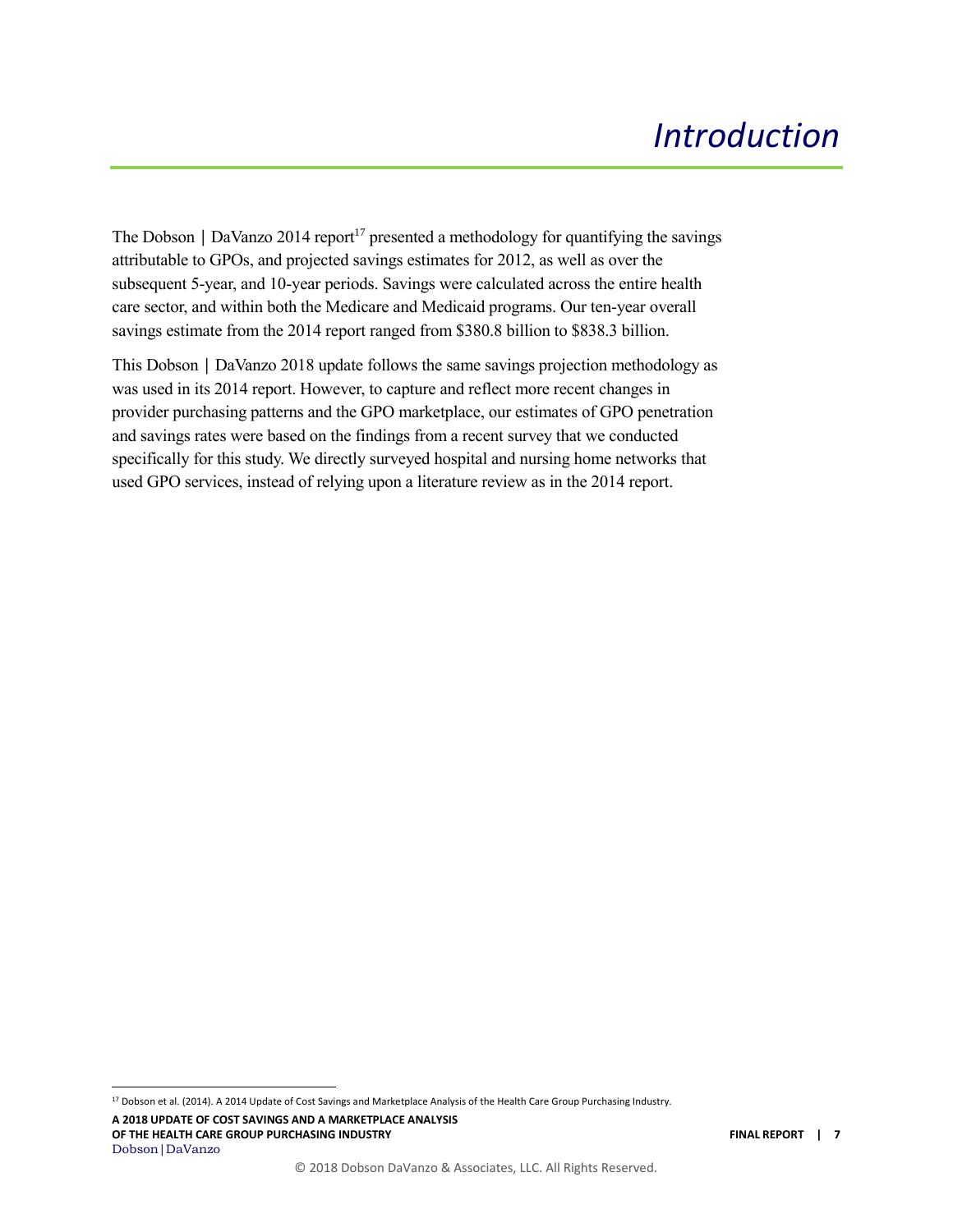<span id="page-10-0"></span>In order to estimate the potential value of GPOs to the U.S. health care sector, we first established the actual heath care expenditures that are subject to GPO management and review using the National Health Expenditures (NHE) data.<sup>18</sup> The NHE is a data set produced by the Centers for Medicare and Medicaid Services (CMS) on an annual basis. It contains historic, current, and projected health care expenditures overall and by provider type and payer. The most recent NHE data includes current expenditures for 2016 and projections through 2026. Exhibit 1.1 details health expenditures by various service categories. According to NHE data, total health care expenditures in 2016 were \$3,337.2 billion.

Exhibit 1.1 also presents the compound average growth rate (CAGR) in expenditures over the ten-year window from 2017 to 2026 for each service category. The CAGR provides projections of the change over time in expenditures among the various service categories. The CAGR for all health care expenditures is projected to grow at 5.6 percent annually from 2017 to 2026, with hospital and nursing home spending increasing annually at approximately 5.6 and 5.0 percent respectively. Among all service categories, prescription drugs are projected to have the highest CAGR (averaging 6.7 percent annually), followed by home health (6.6 percent), retail sales of medical products (6.4 percent), and durable medical equipment (6.0 percent); dental services are projected to have the lowest CAGR (at 4.5 percent annually) within this projection window.

**A 2018 UPDATE OF COST SAVINGS AND A MARKETPLACE ANALYSIS OF THE HEALTH CARE GROUP PURCHASING INDUSTRY FINAL REPORT | 8** Dobson|DaVanzo

l

<sup>18</sup> Centers for Medicare and Medicaid Services. (2018). National Health Expenditures Projections 2017-2026.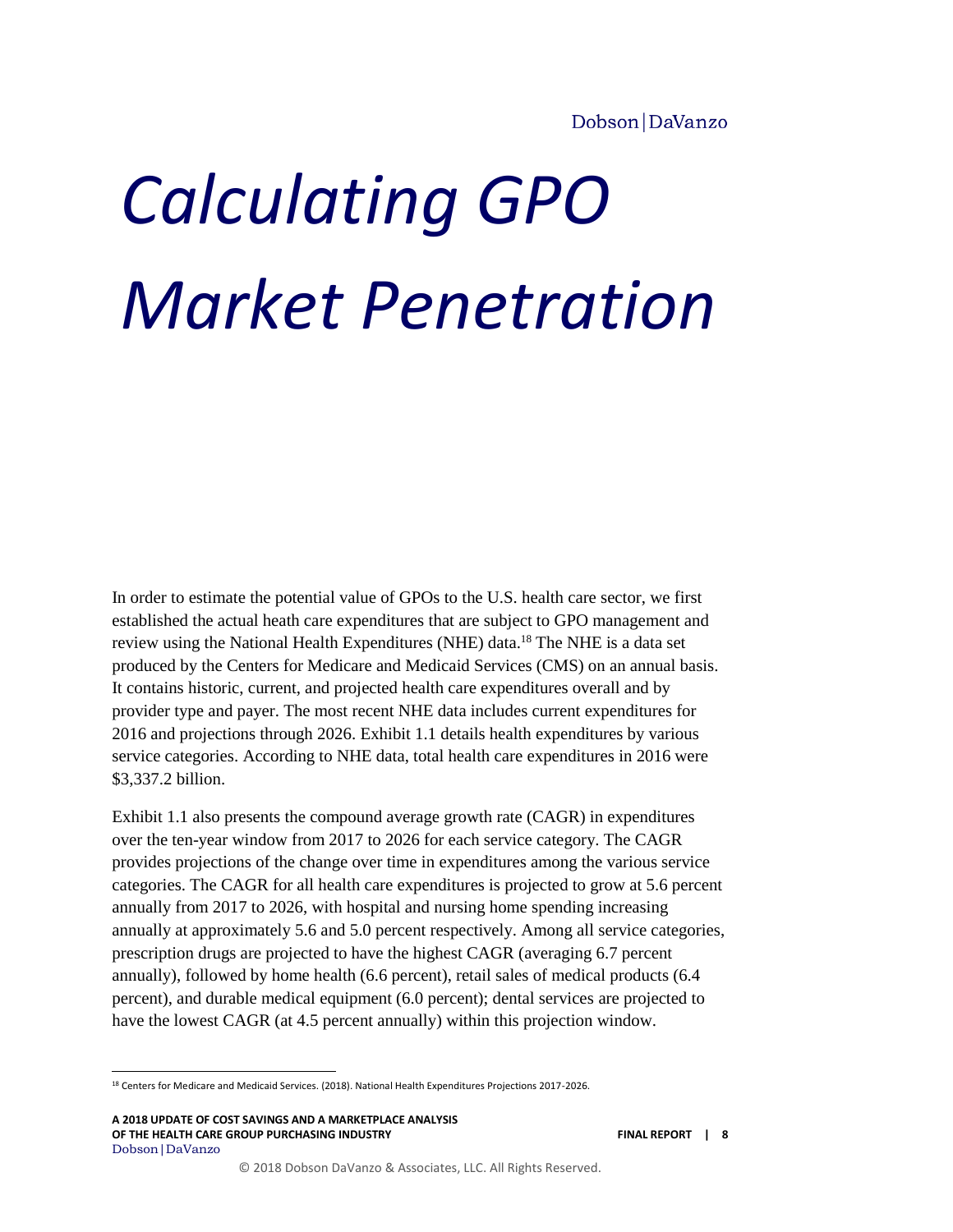While GPOs have the potential to reduce spending across numerous health care sectors, sectors most influenced by GPO penetration are hospitals and nursing homes. Hospitals and nursing homes account for a total of 37.0 percent of total health care expenditures (hospitals 32.0 percent and nursing homes 5.0 percent). Other areas such as home health, and retail purchases of prescription drugs, durable medical equipment (DME) and other medical supplies were not included in our analysis due to difficulties in quantifying GPO penetration within these sectors, and our inclination toward a conservative estimate.

|                                                |                          | <b>CAGR</b>  |
|------------------------------------------------|--------------------------|--------------|
|                                                | <b>Health Care</b>       |              |
| Type of Expenditure (billions \$)              | <b>Expenditures 2016</b> | 2017 to 2026 |
| National Health Expenditures                   | \$3,337.2                | 5.6%         |
| <b>Health Consumption Expenditures</b>         | \$3,179.8                | 5.6%         |
| Personal Health Care                           | \$2,834.0                | 5.6%         |
| <b>Hospital Care</b>                           | \$1,082.5                | 5.6%         |
| <b>Professional Services</b>                   | \$881.2                  | 5.2%         |
| Physician and Clinical Services                | \$664.9                  | 5.3%         |
| <b>Other Professional Services</b>             | \$92.0                   | 5.5%         |
| <b>Dental Services</b>                         | \$124.4                  | 4.5%         |
| Other Health, Residential, and Personal Care   | \$173.5                  | 5.9%         |
| Home Health Care                               | \$92.4                   | 6.6%         |
| Nursing Care Facilities and CCRC               | \$162.7                  | 5.0%         |
| <b>Retail Outlet Sales of Medical Products</b> | \$441.7                  | 6.4%         |
| <b>Prescription Drugs</b>                      | \$328.6                  | 6.7%         |
| <b>Other Medical Products</b>                  | \$113.2                  | 5.5%         |
| Durable Medical Equipment                      | \$51.0                   | 6.0%         |
| <b>Other Non-Durable Medical Products</b>      | \$62.2                   | 5.1%         |

#### **Exhibit 1.1. National Health Expenditures Data by Service Category (\$ in billions)**

Source: Centers for Medicare and Medicaid Services, National Health Accounts 2018.

**A 2018 UPDATE OF COST SAVINGS AND A MARKETPLACE ANALYSIS OF THE HEALTH CARE GROUP PURCHASING INDUSTRY FINAL REPORT | 9** Dobson|DaVanzo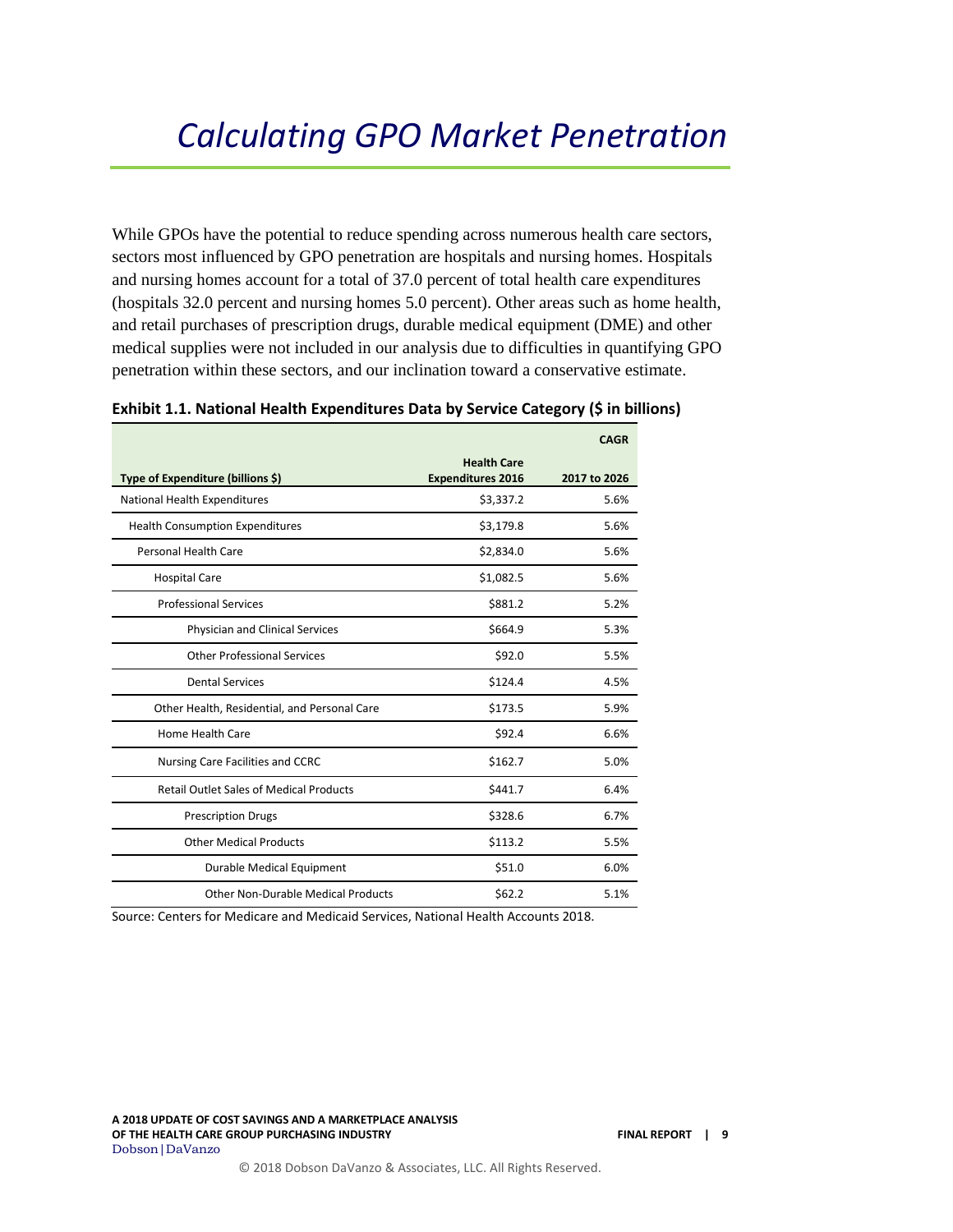#### **Target of Potential GPO Impact**

To calculate the value that GPOs provide to both hospitals and nursing homes, it is necessary to understand the proportion of health care expenditures within these service categories that might be influenced by GPOs.

#### **Calculation of the Labor and Non-Labor Share of Total Expenditures**

While GPOs manage some labor-and staffing-related costs (e.g., nursing services), these costs have been difficult to quantify to date, and are therefore excluded from our analysis. To exclude the cost of labor, we first removed the non-labor component of expenditures for hospitals and nursing homes. Our calculations of the non-labor proportions were based on CMS' estimations of labor contents of provider expenses as published in its annual Federal Register update. The Federal Register provides information on the labor proportion as a percent of provider expenditures that CMS uses to apply the area wage index to its Medicare payments for the upcoming year. We used this percent as our estimate of the labor proportion and calculated the non-labor proportion by subtracting the labor proportion from 100 percent. Under this approach, we applied a labor proportion of 69.6 percent for hospitals,<sup>19</sup> resulting in a non-labor proportion of 30.4 percent. For nursing homes, the labor proportion was 68.9 percent, resulting in a nonlabor proportion of 31.1 percent.<sup>20</sup>

#### **Summary Step #1:**

l



As shown in Exhibit 1.2 below, using the non-labor proportions of NHE data for hospitals and nursing homes, we calculate non-labor expenditures of \$329.1 billion for hospitals and \$50.6 billion for nursing homes in 2016 using CMS Office of the Actuary (OACT) growth rates, for the 5-year projection window from 2017 through 2021, the non-labor expenditures are estimated to approximate \$1,917.2 billion for hospitals and \$285.8 billion for nursing home providers, which are almost six times larger than the respective estimates for year 2016 alone. For the 10-year period from 2017 through 2026, non-labor proportions are estimated to amount to \$4,430.4 for hospitals and \$652 billion for nursing or about 13 times larger than the 2016 savings.

<sup>20</sup> Center for Medicare and Medicaid Services, Federal Register, Vol. 81, No 79, April 25, 2016.

**A 2018 UPDATE OF COST SAVINGS AND A MARKETPLACE ANALYSIS OF THE HEALTH CARE GROUP PURCHASING INDUSTRY FINAL REPORT | 10** Dobson|DaVanzo

<sup>&</sup>lt;sup>19</sup> Center for Medicare and Medicaid Services, Federal Register, Vol. 81, No 81, April 27, 2016.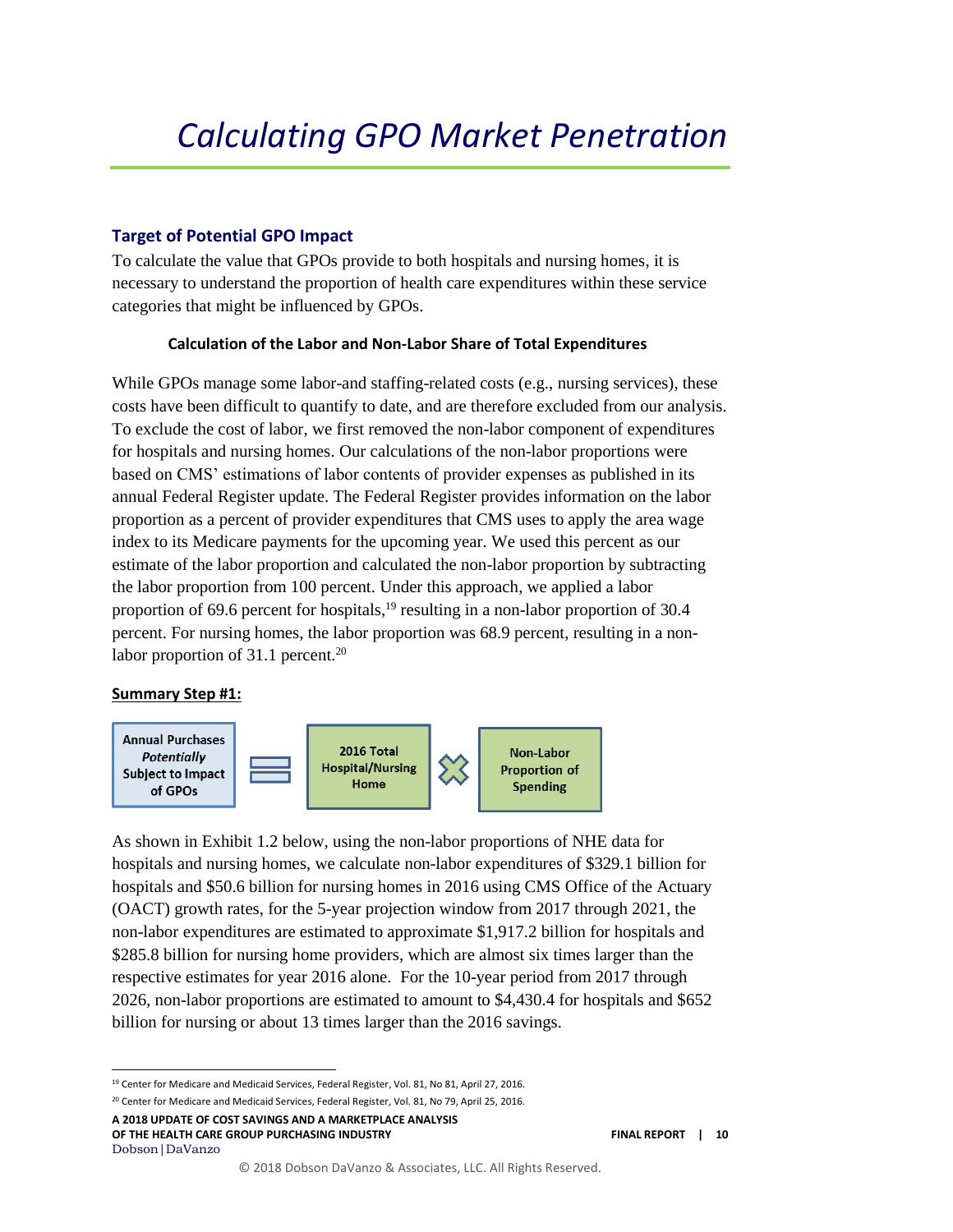#### **Exhibit 1.2. Calculation of the Non-Labor Share of Expenditures for Hospitals and Nursing Home for Year 2016, 5-Year Projection (2017-2021), and 10-year Projection (2017-2026) (\$ in billions)**

|                               | <b>Year 2016</b>                    |                         |                                 | 5-Year Projection (2017-2021)       |                         |                                 |                                     | 10-Year Projection (2017-2026) |                                 |
|-------------------------------|-------------------------------------|-------------------------|---------------------------------|-------------------------------------|-------------------------|---------------------------------|-------------------------------------|--------------------------------|---------------------------------|
| Type of<br><b>Expenditure</b> | <b>Total</b><br><b>Expenditures</b> | Labor<br><b>Portion</b> | Non-<br>labor<br><b>Portion</b> | <b>Total</b><br><b>Expenditures</b> | Labor<br><b>Portion</b> | Non-<br>labor<br><b>Portion</b> | <b>Total</b><br><b>Expenditures</b> | Labor<br><b>Portion</b>        | Non-<br>labor<br><b>Portion</b> |
| Hospital<br>Care              | \$1.082.5                           | \$753.4                 | \$329.1                         | \$6,306.6                           | \$4.389.4               | \$1.917.2                       | \$14,573.7                          | \$10.143.3                     | \$4.430.4                       |
| <b>Nursing</b><br>Homes       | \$162.7                             | \$112.1                 | \$50.6                          | \$918.9                             | \$633.1                 | \$285.8                         | \$2.096.4                           | \$1,444.4                      | \$652.0                         |
| <b>Total</b>                  | \$1.245.2                           | \$865.5                 | \$379.7                         | \$7.225.5                           | \$5,022.5               | \$2,203.0                       | \$16,670.1                          | \$11,587.7                     | \$5,082.4                       |

Source: Dobson | DaVanzo analysis of the National Health Accounts 2018 as published by the Centers for Medicare and Medicaid Services.

#### **Calculation of the GPO Penetration Rate**

Our next step was to calculate the proportion of expenditures for providers utilizing GPOs, using the following formula:

#### **Summary Step #2:**



Exhibit 1.3 details the step-down calculation from the total non-labor proportion of expenditures to the range we will use for potential GPO savings.

To estimate GPO penetration rates, we conducted a survey of hospitals and nursing homes that used GPO services in their purchases. We received responses from 39 stakeholders, who represented a total business volume of nearly \$59.7 billion, or approximately 5.0 percent of the industry spending on hospital and nursing home services overall in 2017. Based on the collected survey data, we use the revenue-weighted mean value of GPO penetration in our model. This value, 59.6 percent, represents the mathematical average of the survey responses after weighting the data to account for the total revenue of the respondent. Our current survey data suggest that there is agreement about the level of GPO penetration into hospitals and nursing homes among those who

**A 2018 UPDATE OF COST SAVINGS AND A MARKETPLACE ANALYSIS OF THE HEALTH CARE GROUP PURCHASING INDUSTRY FINAL REPORT | 11** Dobson|DaVanzo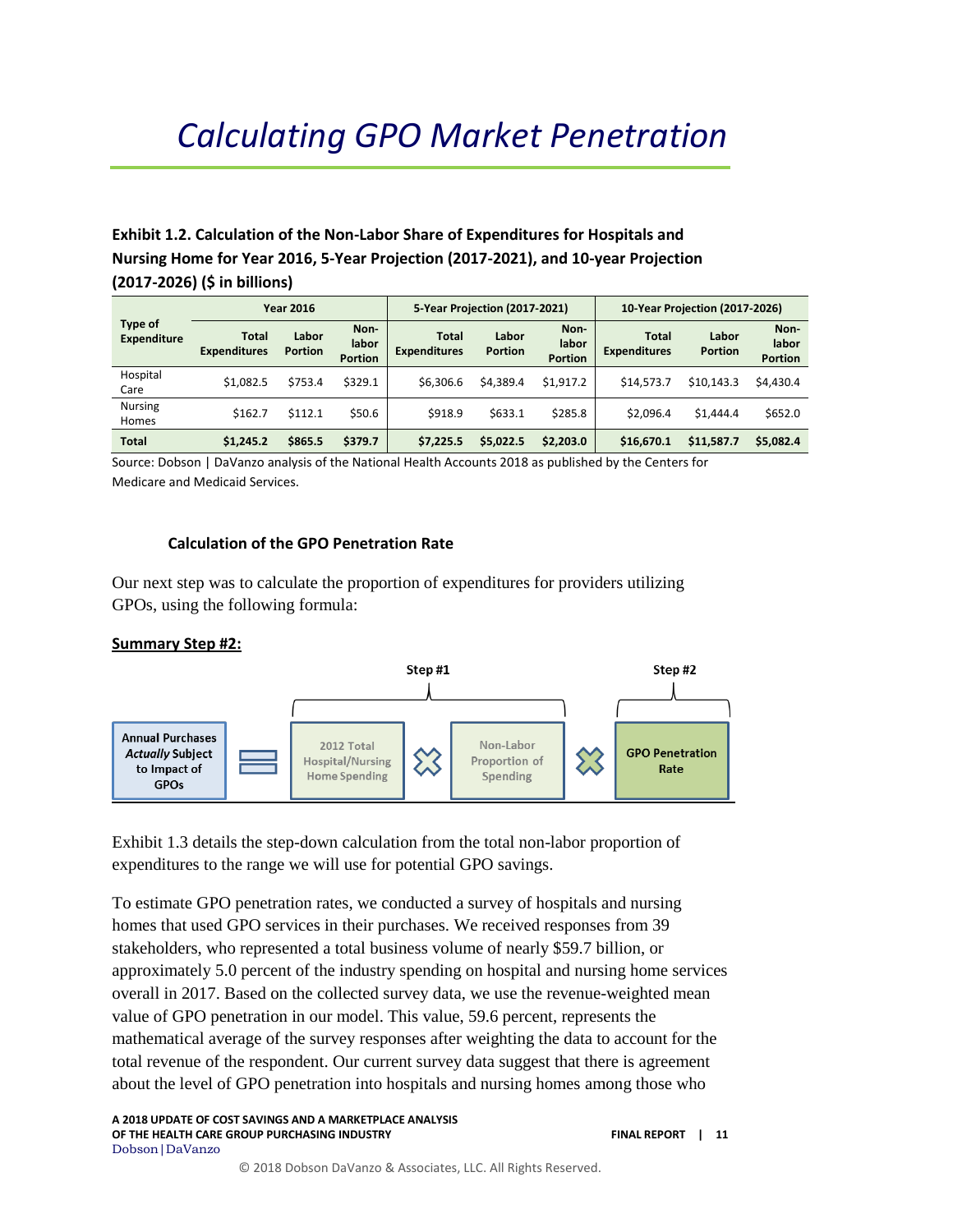responded to our survey and prior surveys. In addition, for our 2018 study, several large GPOs independent of the survey reported that penetration rates ran between 45.0 percent and 83.0 percent with a weighted average of 64 percent. This is confirmatory of our survey estimate of 59.6 percent.

Under a 59.6-percent GPO penetration rate, the total amount of health care expenditures for hospitals and nursing homes subject to the impact of GPOs is \$226.2 billion for 2016, \$1,312.3 billion for period 2017-2021, and \$3,027.6 billion for period 2017-2026.

#### **Exhibit 1.3. Calculation of GPO Penetration Rates for Year 2016, 5-Year Projection (2017-2021), and 10-Year Projection (2017-2026) (\$ in billions)**

|                               |                             | <b>Year 2016</b>                   |                             | 5-Year Projection (2017-2021) |                             | 10-Year Projection (2017-2026) |  |
|-------------------------------|-----------------------------|------------------------------------|-----------------------------|-------------------------------|-----------------------------|--------------------------------|--|
| Type of<br><b>Expenditure</b> | Non-Labor<br><b>Portion</b> | <b>Penetration</b><br>59.6 Percent | Non-Labor<br><b>Portion</b> | Penetration<br>59.6 Percent   | Non-Labor<br><b>Portion</b> | Penetration<br>59.6 Percent    |  |
| <b>Hospital Care</b>          | \$329.1                     | \$196.0                            | \$1.917.2                   | \$1.142.1                     | \$4,430.4                   | \$2,639.2                      |  |
| <b>Nursing Homes</b>          | \$50.6                      | \$30.1                             | \$285.8                     | \$170.2                       | \$652.0                     | \$388.4                        |  |
| <b>Total</b>                  | \$379.7                     | \$226.2                            | \$2,203.0                   | \$1,312.3                     | \$5.082.4                   | \$3,027.6                      |  |

Source: Dobson | DaVanzo analysis of the National Health Accounts 2018 as published by the Centers for Medicare and Medicaid Services.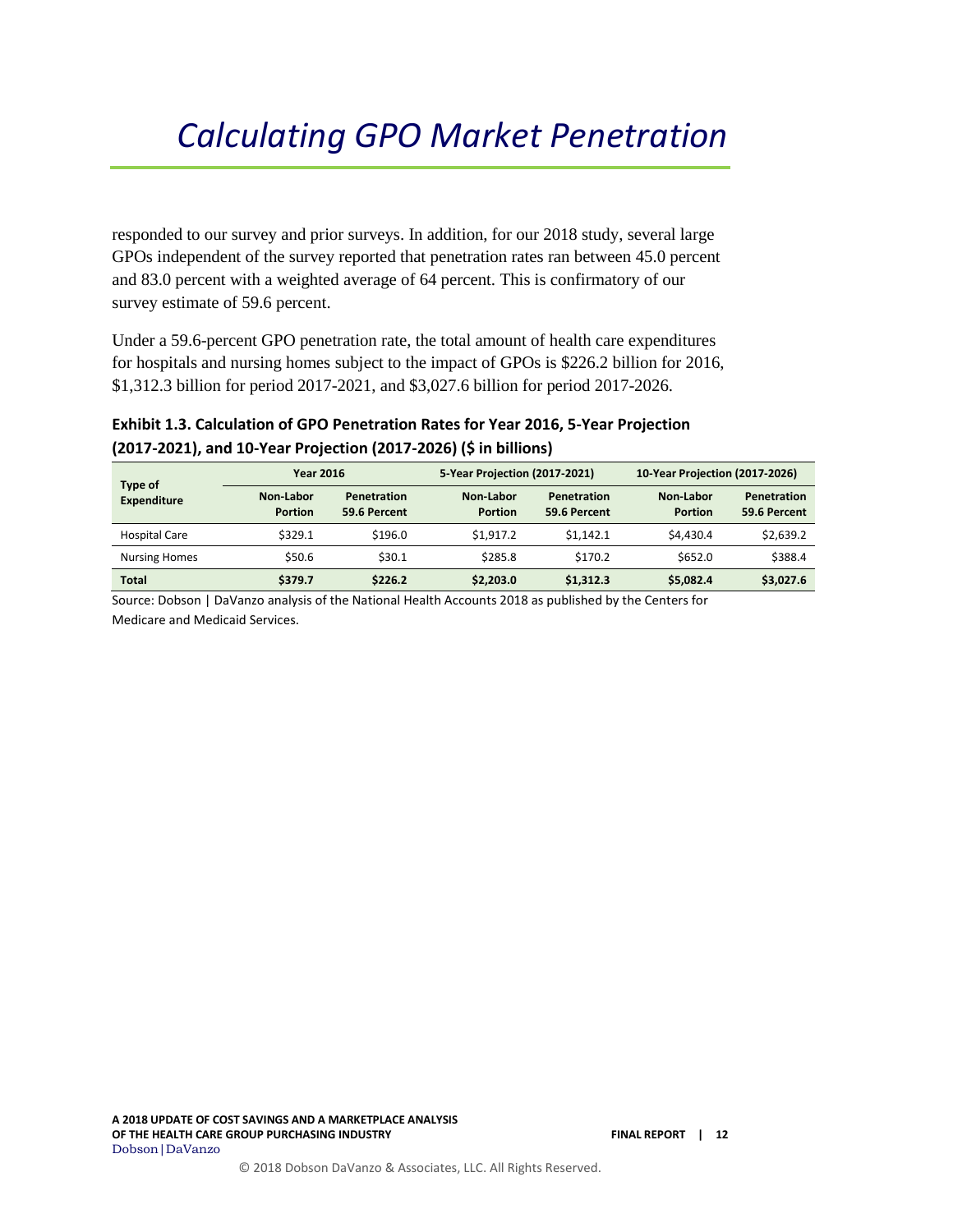#### Dobson DaVanzo

# <span id="page-15-0"></span>*GPO Cost Savings Estimates*

To estimate total savings attributable to GPOs, we took the results of the calculations (under Summary Steps 1 and 2) producing the non-labor portions of spending for hospitals and nursing homes under GPO influence, and incorporated estimated GPO savings rates. Similar to the way we determined the model's GPO penetration rates, we used the total revenue weighted mean value of a 13.1 percent savings rate to calculate our savings estimate. The following section presents our projections of GPO impact on total health care expenditures, as well as Medicare expenditures, and Medicaid expenditures for hospitals and nursing homes. Our calculation formula for estimating total GPOattributable savings can be summarized as followed:

#### **Summary Step #3:**



#### <span id="page-15-1"></span>**GPO Impact on Total Health Care Cost Savings**

The steps presented above allow us to calculate how much health care expenditures could have had been without the cost savings associated with GPOs included in CMS' estimates of national health care expenditures.

**A 2018 UPDATE OF COST SAVINGS AND A MARKETPLACE ANALYSIS OF THE HEALTH CARE GROUP PURCHASING INDUSTRY FINAL REPORT | 13** Dobson|DaVanzo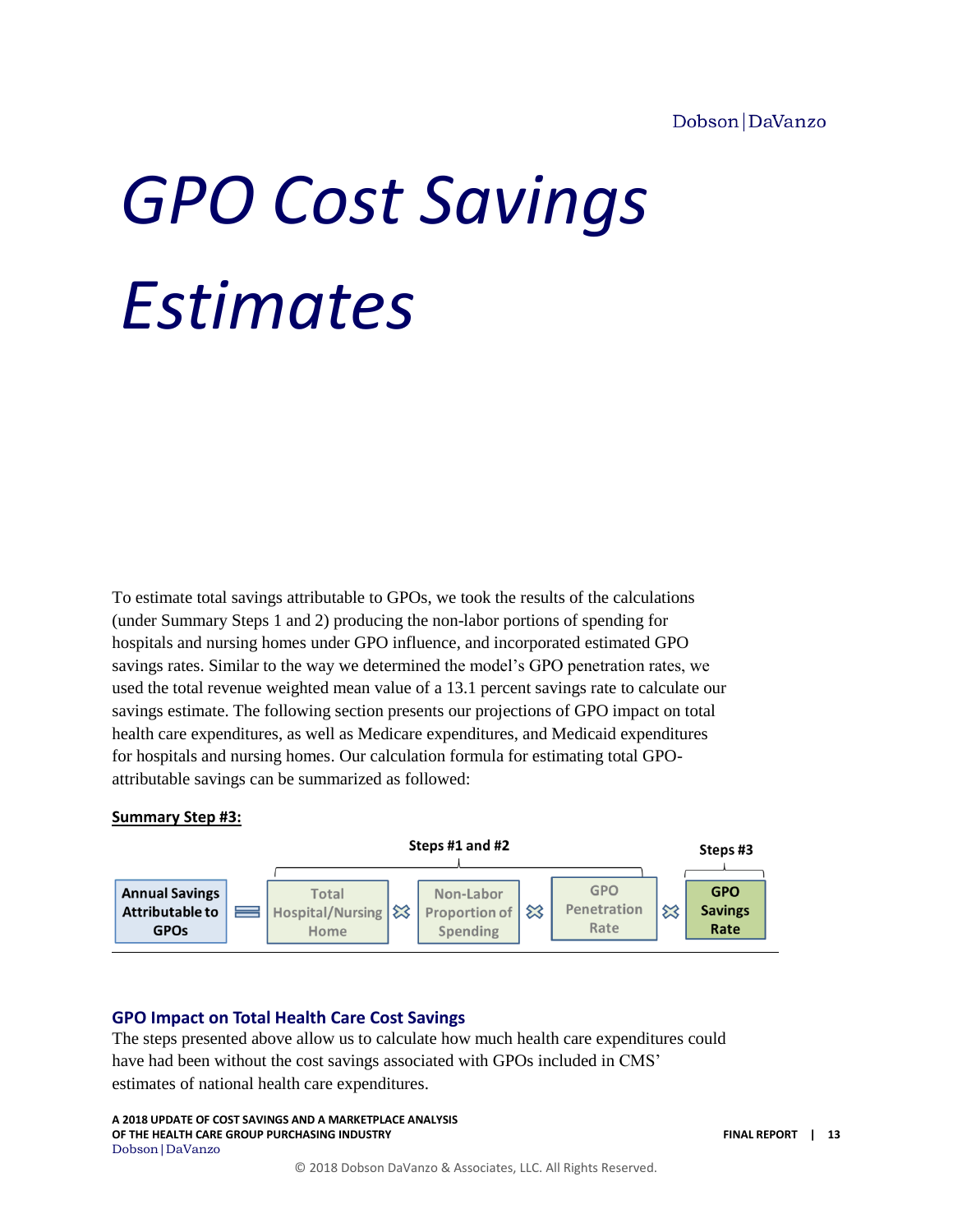Exhibit 2.1 summarizes our results for non-labor hospital and nursing home expenditures under the mean penetration rate of 59.6 percent. Exhibit 2.1 also presents what these expenditures would amount to without the savings produced by GPOs, expenditures in nursing homes and hospitals could have been as high as \$260.4 billion for year 2016; \$1,510.9 billion for the period 2017-2021; and \$3,485.7 billion for the ten-year period 2017-2026.

**Exhibit 2.1: Hospitals and Nursing Homes' Total Health Care Expenditures Without Savings Attributable to GPOs for Year 2016, 5-Year Projection (2017-2021), and 10- Year Projection (2017-2026) (\$ in billions)**

|                                       | Non-Labor<br><b>Portion</b> | <b>GPO Portion of</b><br><b>Expenditures</b><br>(col. 1 times<br>penetration rate of<br>59.6 percent) | <b>Expenditures with No</b><br><b>GPO Savings</b><br>(col. 2 divided by<br>$(1 - 0.131)$ | <b>Cost Savings</b><br><b>Attributable to GPOs</b><br>(col. 3 minus col. 2) |
|---------------------------------------|-----------------------------|-------------------------------------------------------------------------------------------------------|------------------------------------------------------------------------------------------|-----------------------------------------------------------------------------|
|                                       | 1                           | 2                                                                                                     | 3                                                                                        | 4                                                                           |
| 2016                                  | \$379.7                     | \$226.3                                                                                               | \$260.4                                                                                  | \$34.1                                                                      |
| 5-Year Projection<br>$(2017 - 2021)$  | \$2,203.0                   | \$1,313.0                                                                                             | \$1,510.9                                                                                | \$197.9                                                                     |
| 10-Year Projection<br>$(2017 - 2026)$ | \$5.082.4                   | \$3.029.1                                                                                             | \$3.485.7                                                                                | \$456.6                                                                     |

Source: Dobson | DaVanzo analysis of the National Health Accounts 2018 as published by the Centers for Medicare and Medicaid Services.

The above Exhibit presents our cost savings projections for Year 2016, the 5-year projection (2017-2021), and the 10-year projection (2017-2026) under our GPO penetration and savings rate scenarios. Our calculation shows that total cost savings could have been \$34.1 billion for year 2016; \$197.9 billion for the 5-year period 2017-2021; and \$456.6 billion for the 10-year period of 2017-2026 under the impact of group purchasing.

#### <span id="page-16-0"></span>**GPO Impact on Medicare Cost Savings**

To estimate the impact of GPOs on Medicare expenditures, our calculations followed the same steps described above for total health care expenditures, but we used only Medicare expenditures as the base.

As shown in Exhibit 2.2, Medicare expenditures for hospitals and nursing homes in 2016 totaled \$317.1 billion. After removing the labor proportion, hospitals and nursing homes' non-labor Medicare expenditures were approximately \$96.7 billion in 2016.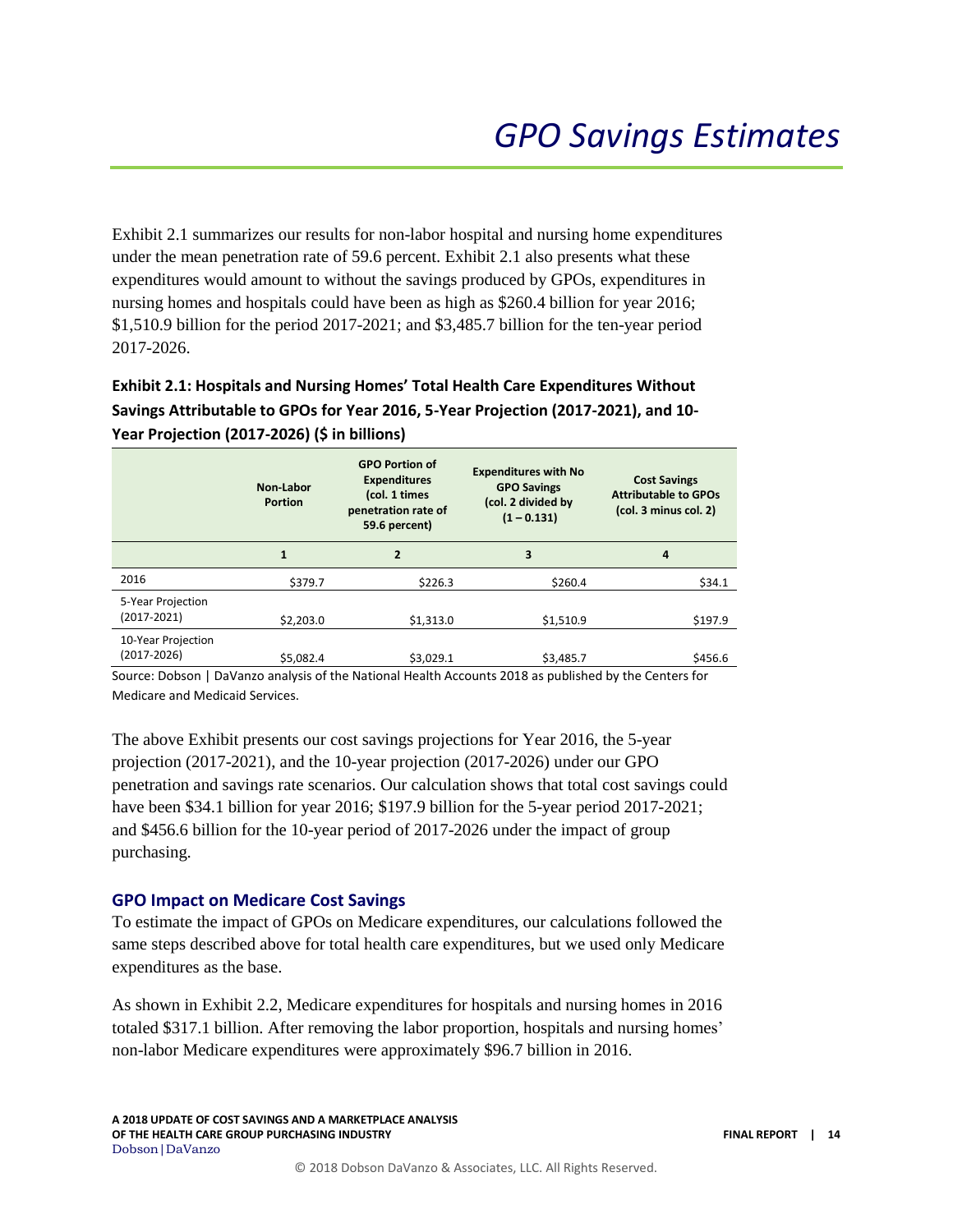#### **Exhibit 2.2. Hospitals' and Nursing Homes' Medicare Non-Labor Expenditures, 2016 (\$ in billions)**

| <b>Base</b>                        | <b>Hospital Care</b> | <b>Nursing Homes</b> | Total   |
|------------------------------------|----------------------|----------------------|---------|
| <b>Total Medicare Expenditures</b> | \$277.5              | \$39.6               | \$317.1 |
| Labor-related Share                | 69.6%                | 68.9%                |         |
| Labor Portion                      | \$193.1              | \$27.3               | \$220.4 |
| Non-labor Portion                  | \$84.4               | \$12.3               | \$96.7  |

Source: Dobson | DaVanzo analysis of the National Health Accounts 2018 as published by the Centers for Medicare and Medicaid Services.

Exhibit 2.3 summarizes our estimated savings for non-labor hospital and nursing home expenditures assuming a GPO penetration rate of 59.6 percent and a GPO savings rate of 13.1 percent. Without GPOs, expenditures could have reached \$66.3 billion for year 2016; \$384.8 billion for the 5-year period 2017-2021; and \$887.8 billion for the 10-year projection 2017-2026,

#### **Exhibit 2.3. Hospitals and Nursing Homes' Medicare Expenditures without Cost Savings Attributable to GPOs for Year 2016, 5-Year Projection (2017-2021), and 10-Year Projection (2017-2026) (\$ in billions)**

|                                       | Non-Labor<br><b>Portion</b> | <b>GPO Portion of</b><br><b>Expenditures</b><br>(col. 1 times<br>penetration rate of<br>59.6 percent) | <b>Expenditures with No</b><br><b>GPO Savings</b><br>(col. 2 divided by<br>$(1 - 0.131)$ | <b>Cost Savings</b><br><b>Attributable to GPOs</b><br>(col. 3 minus col. 2) |
|---------------------------------------|-----------------------------|-------------------------------------------------------------------------------------------------------|------------------------------------------------------------------------------------------|-----------------------------------------------------------------------------|
|                                       | 1                           | $\overline{2}$                                                                                        | 3                                                                                        | 4                                                                           |
| 2016                                  | \$96.7                      | \$57.6                                                                                                | \$66.3\$                                                                                 | \$8.7                                                                       |
| 5-Year Projection<br>$(2017 - 2021)$  | \$561.0                     | \$334.4                                                                                               | \$384.8                                                                                  | \$50.4                                                                      |
| 10-Year Projection<br>$(2017 - 2026)$ | \$1.294.4                   | \$771.5                                                                                               | \$887.8                                                                                  | \$116.3                                                                     |

Source: Dobson | DaVanzo analysis of the National Health Accounts 2018 as published by the Centers for Medicare and Medicaid Services.

The above Exhibit presents our projections of hospitals' and nursing homes' Medicare cost savings for Year 2016, 5-year projection (2017-2016), and 10-year projection (2017- 2026. Our model shows that Medicare savings could be \$8.7 billion for year 2016; \$50.4 billion for the 5-year period 2017-2021; and \$116.3 billion for the 10-year period of 2017-2026 under the impact of group purchasing.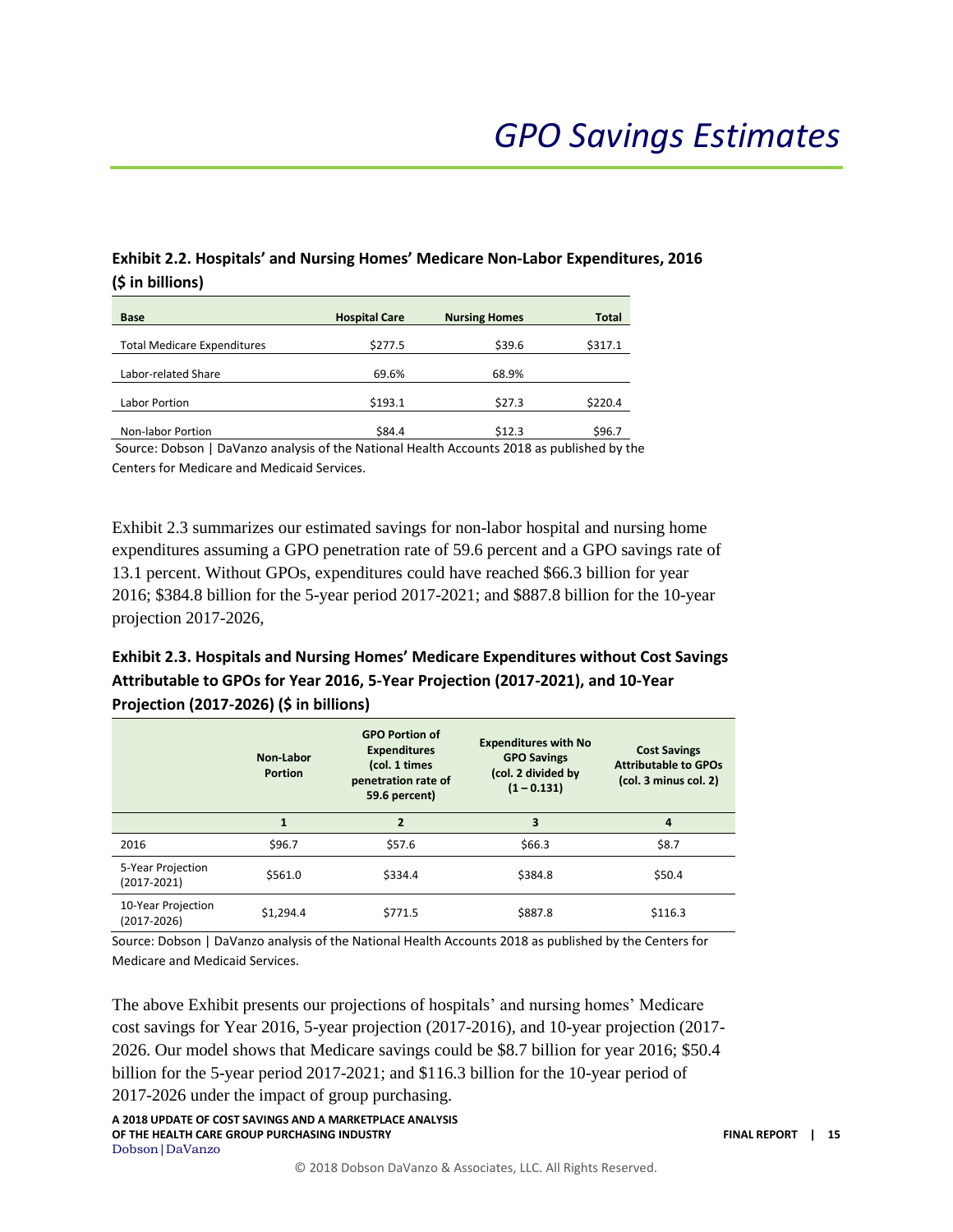#### <span id="page-18-0"></span>**GPO Impact on Medicaid Cost Savings**

Exhibits 2.4, and 2.5 contain step-down calculations of the impact of GPOs on Medicaid spending. The calculations follow the same steps described for total health care and Medicare expenditures, but this time, with only Medicaid expenditures as the base.

Exhibit 2.4 shows that Medicaid hospital and nursing home expenditures totaled \$246.2 billion in 2016. Removing the labor proportion leaves \$75.2 billion in expenditures.

#### **Exhibit 2.4: Hospitals and Nursing Homes' Medicaid Non-Labor Expenditures, 2016 (\$ in billions)**

| <b>Base</b>                        | <b>Hospital</b> | <b>Nursing Home</b> | Total   |
|------------------------------------|-----------------|---------------------|---------|
| <b>Total Medicare Expenditures</b> | \$196.2         | \$50.0              | \$246.2 |
| Labor-related Share                | 69.6%           | 68.9%               |         |
| Labor Portion                      | \$136.6         | \$34.5              | \$171.0 |
| Non-labor Portion                  | \$59.6          | \$15.6              | \$75.2  |

Source: Dobson | DaVanzo analysis of the National Health Accounts 2018 as published by the Centers for Medicare and Medicaid Services.

Exhibit 2.5 summarizes our results for non-labor hospital and nursing home expenditures under a penetration value of 59.6 percent and a savings rate of 13.1 percent. Without GPO savings, expenditures could have reached \$51.6 billion for year 2016; \$298.4 billion for the 5-year period 2017-2021; and \$687.9 billion for the 10-year projection 2017-2026.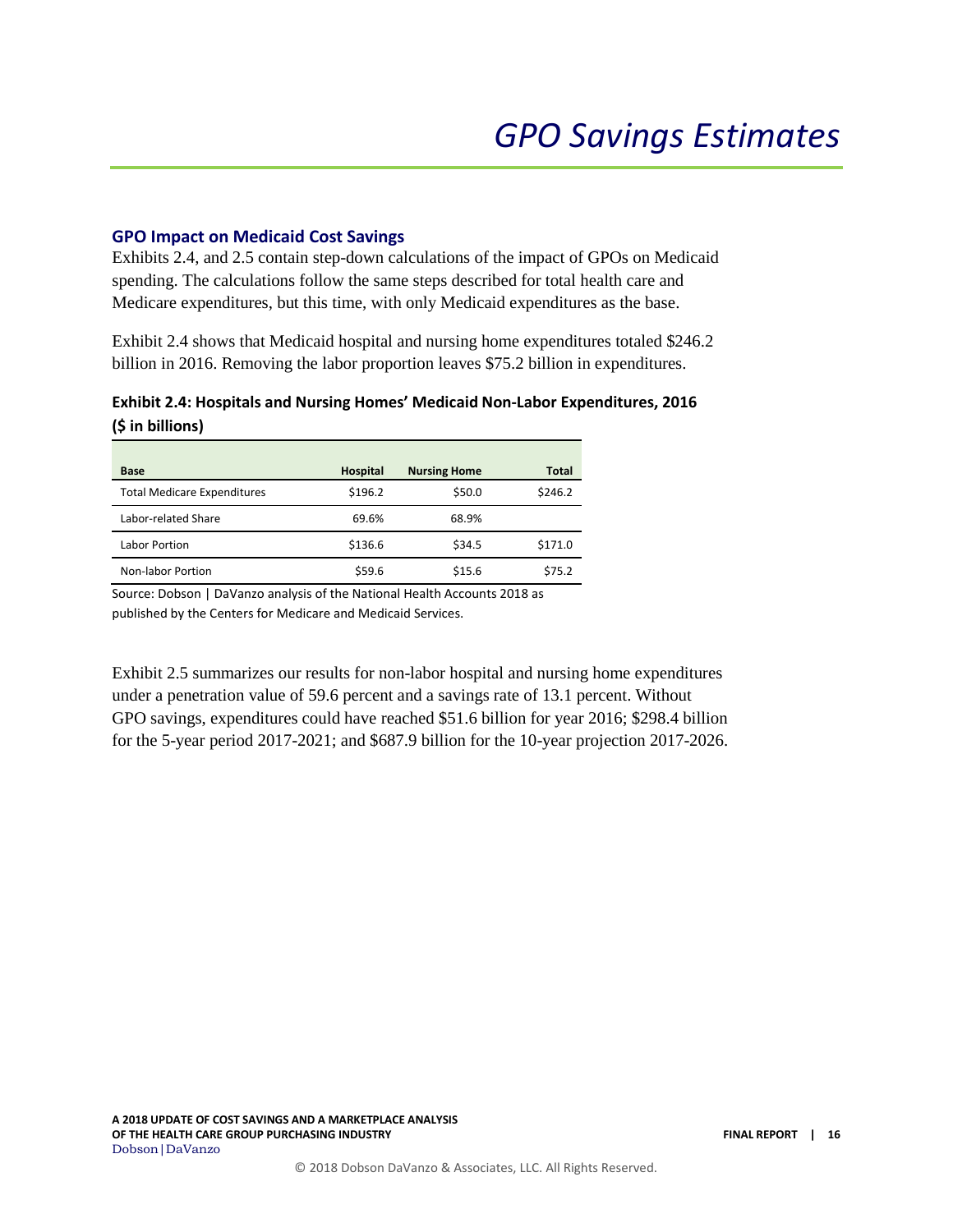**Exhibit 2.5. Hospital's and Nursing Homes' Medicaid Expenditures without Savings Attributable to GPOs for Year 2016, 5-Year Projection (2017-2021), and 10-Year Projection (2017-2026) (\$ in billions)**

|                                      | Non-Labor<br><b>Portion</b> | <b>GPO Portion of</b><br><b>Expenditures</b><br>(col. 1 times<br>penetration rate of<br>59.6 percent) | <b>Expenditures with</b><br><b>No GPO Savings</b><br>col. 2 divided by<br>$(1 - 0.131)$ | <b>Cost Savings</b><br><b>Attributable to GPOs</b><br>(col. 3 minus col. 2) |
|--------------------------------------|-----------------------------|-------------------------------------------------------------------------------------------------------|-----------------------------------------------------------------------------------------|-----------------------------------------------------------------------------|
|                                      | 1                           | 2                                                                                                     | 3                                                                                       | 4                                                                           |
| 2016                                 | \$75.2                      | \$44.8                                                                                                | \$51.6                                                                                  | \$6.8\$                                                                     |
| 5-Year Projection<br>$(2017 - 2021)$ | \$435.3                     | \$259.4                                                                                               | \$298.5                                                                                 | \$39.1                                                                      |
| 10-Year Projection<br>(2017-2026)    | \$1,003.4                   | \$598.0                                                                                               | \$688.2                                                                                 | \$90.2                                                                      |

Source: Dobson | DaVanzo analysis of the National Health Accounts 2018 as published by the Centers for Medicare and Medicaid Services.

The above Exhibit presents our calculations of hospitals' and nursing homes' Medicaid cost savings for Year 2016, 5-year projection (2017-2016), and 10-year projection (2017- 2026). Applying the weighted mean GPO savings rate of 13.1 percent, our model shows that Medicaid cost savings approximated \$6.8 billion for year 2016; \$39.1 billion for the 5-year period 2017-2021; and \$90.2 billion for the 10-year period of 2017-2026.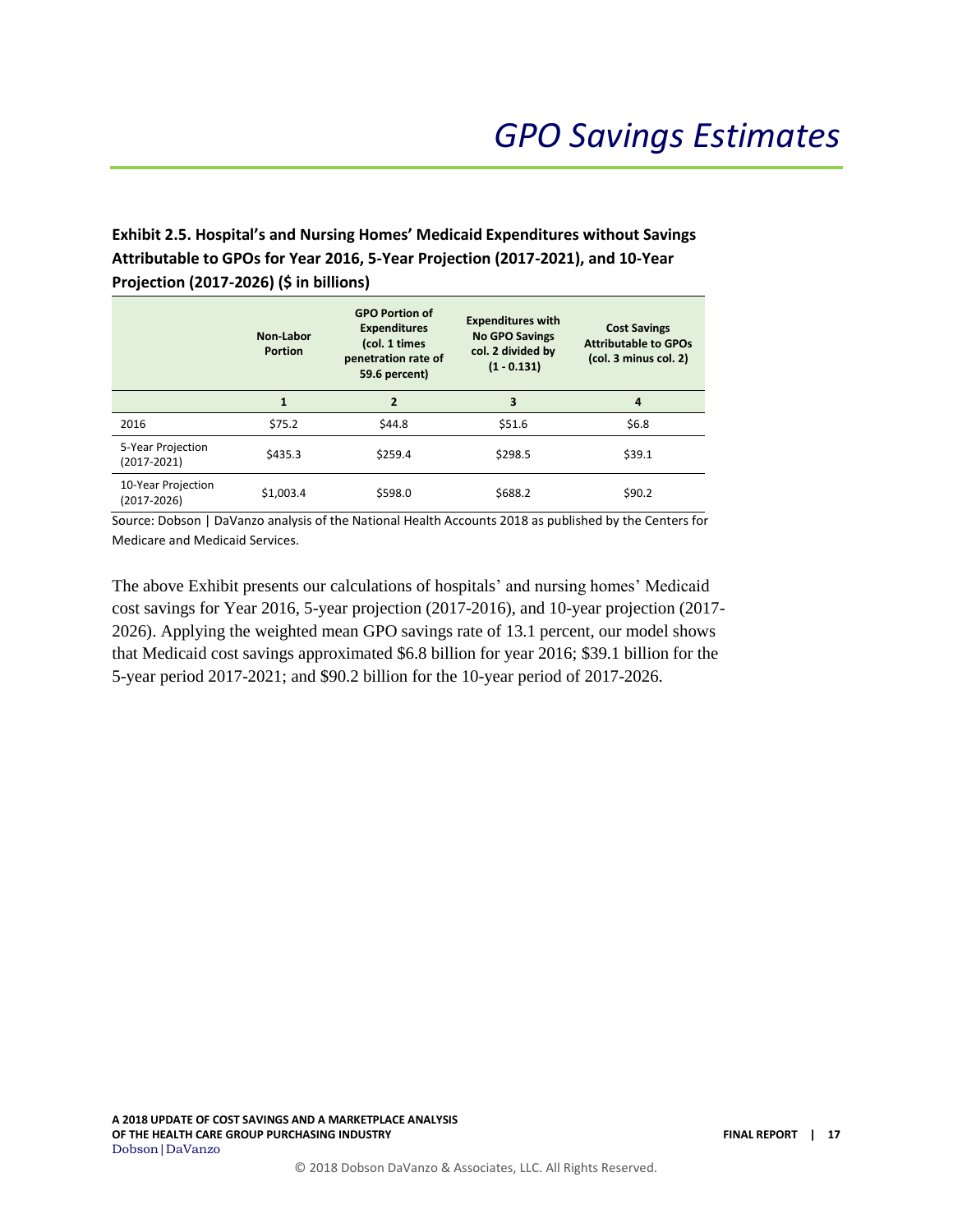#### Dobson DaVanzo

## <span id="page-20-0"></span>*Discussion*

GPOs provide important value by way of increasing efficiency in the U.S. health care system. By aggregating purchasing volume to negotiate discounts with manufacturers, distributors, and other vendors, GPOs help reduce costs and administrative responsibilities of providers while facilitating the provision of high-quality care through supplying providers with the most appropriate products.<sup>21</sup> In 2012, the size of the hospital and nursing home GPO non-labor share marketplace was approximately \$314.4 billion. In 2016, the size of this marketplace was estimated to approximate \$379.7 billion, or a 20.8 percent increase as compared to 2012. The total impact of GPO cost savings comes to about 8 percent of total non-labor share expenditures.

Our recent survey indicates that GPOs affect about 59.6 percent of hospitals and nursing homes' non-labor spending. Through their ability to command market share and to negotiate volume discounts, GPOs could save their members and customers approximately 13.1 percent on their purchases. For 2016, this amounted to estimated GPO cost savings of \$34.1 billion. Over the subsequent 5-year (2017 to 2021) and 10 year (2017 to 2026) periods, this amounted to \$197.9 billion and \$456.6 billion in GPO cost savings respectively. Public sector health care programs also achieved considerable cost savings in hospital and nursing home expenditures using GPOs, including estimated savings of \$116.3 billion to the Medicare program and estimated cost savings \$90.2 billion to the Medicaid program for the 10-year period of 2017-2026.

l

<sup>&</sup>lt;sup>21</sup> Rooney, C. (2011). The value of group purchasing organizations in the United States. World Hosp Health Serv.